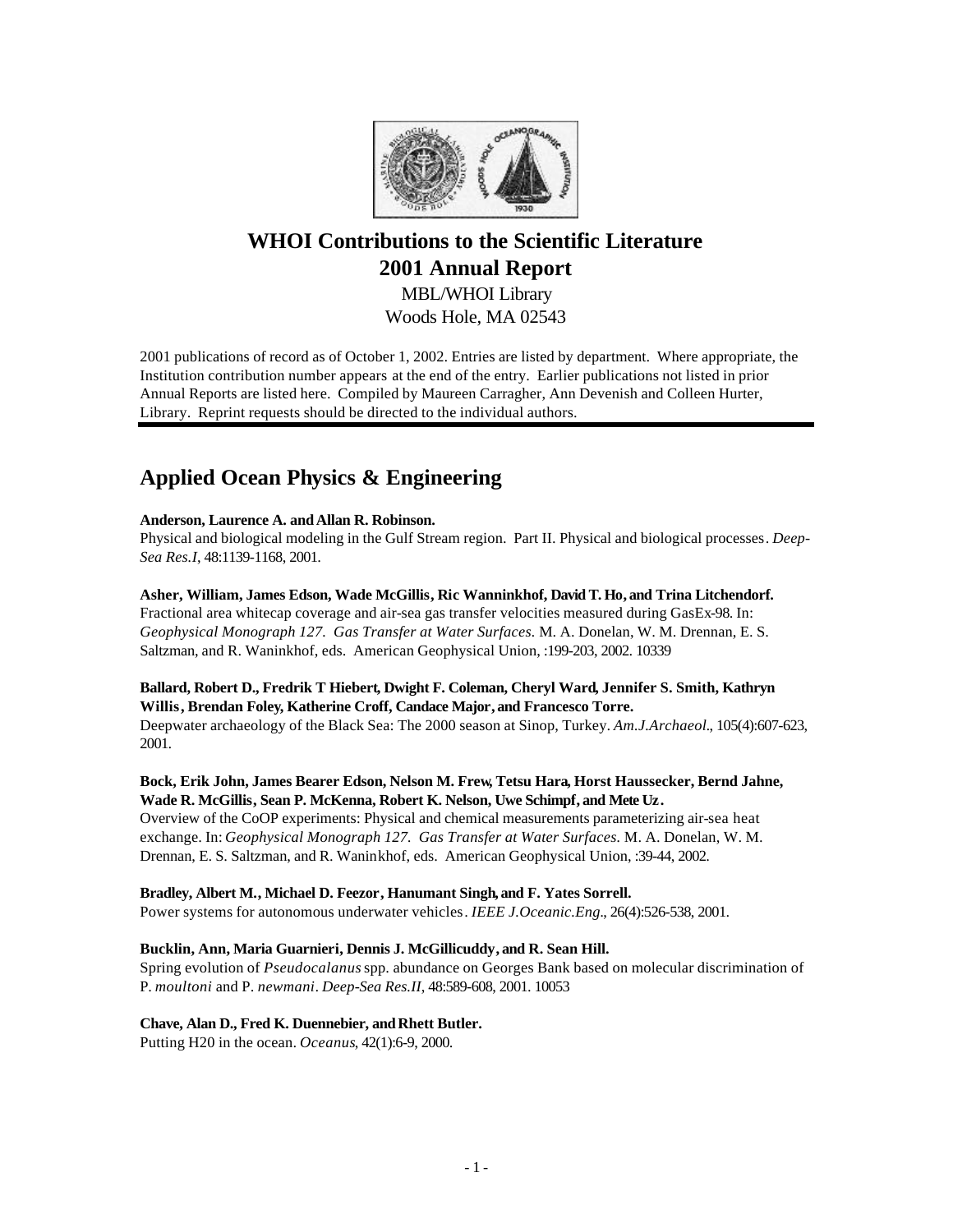#### **Chu, Dezhang, Dajun Tang, Thomas C. Austin, Alan A. Hinton, and Richard I. Arthur, Jr.**

Fine-scale acoustic tomographic imaging of shallow water sediments. *IEEE J.Oceanic Eng.*, 26(1):70-83, 2001. 10102

#### **Chu, Dezhang, Peter H. Wiebe, Nancy J. Copley, Gareth L. Lawson, and V. Puvanendran.**

Material properties of North Atlantic cod eggs and early stage larvae and their influence on acoustic scattering. In: *Proceedings of ICES Symposium on Acoustics in Fisheries and Aquatic Ecology 2002*, 57(4):1128-1142, 2000. 10666

#### **Delaney, John R., Deborah S. Kelley, Edmond A. Mathez, Dana R. Yoerger, John Baross, Matt O. Schrenk, Margaret K. Tivey, Jonathan Kaye, and Veronique Robigou.**

"Edifice Rex" sulfide recovery project: Analysis of submarine hydrothermal, microbial habitat. *EOS*, 82(6):67, 72-73, 2001.

#### **Delaney, John R. and Alan D. Chave .**

NEPTUNE: A fiber-optic 'telescope' to inner space. *Oceanus*, 42(1):10-11, 2000.

#### **Detrick, Robert S., John A. Collins, and Daniel E. Frye.**

Seafloor to surface to satellite to shore. *Oceanus*, 42(1):12-13, 2000.

#### **Dickey, T., S. Zedler, X. Yu, S. C. Doney, D. Frye, H. Jannasch, D. Manov, D. Sigurdson, J. D. McNeil, L. Dobeck, T. Gilboy, C. Bravo, D. A. Siegel, and N. Nelson.**

Physical and biogeochemical variability from hours to years at the Bermuda Testbed Mooring site: June 1994-March 1998. *Deep-Sea Res.II*, 48:2105-2140, 2001.

# **Diegel, D. A., T. K. Westberry, M. C. O'Brien, N. B. Nelson, A. F. Michaels, J. R. Morrison, A. Scott, E. A. Caporelli, J. C. Sorensen, S. Maritorena, S. A. Garver, E. A. Brody, J. Ubante, and M. A. Hammer.** Bio-optical modeling of primary production on regional scales: The Bermuda BioOptics project. *Deep-Sea Res.II*, 48:1865-1896, 2001.

#### **Ding, Kang, William E. Seyfried, Jr., M. K. Tivey, and A. M. Bradley.**

In situ measurement of dissolved H2 and H2S in high-temperature hydrothermal vent fluids at the Main Endeavour Field, Juan de Fuca Ridge. *Earth Planet.Sci.Lett.*, 186:417-425, 2001.

#### **Donoghue, T., O. Zafiriou, and C. Taylor.**

Retractable surface-following sampler. *Mar.Technol.Soc.*, 35(2):29-35, . 10431

#### **Edson, James B., Wade R. McGillis, and Thomas C. Austin.**

A new coastal observatory is born. *Oceanus*, 42(1):31-33, 2000.

#### **Elgar, Steve .**

Coastal profile evolution at Duck, North Carolina: A cautionary note. *J.Geophys.Res.*, 106(C3):4625-4627, 2001. 10208

#### **Elgar, Steve , Edith L. Gallagher, and R. T. Guza.**

Nearshore sand bar migration. *J.Geophys.Res.*, 106(C6):11623-11627, 2001. 10070

#### **Elgar, Steve , R. T. Guza, W. C. O'Reilly, B. Raubenheimer, and T. H. C. Herbers.**

Wave energy and direction observed near a pier. *J. .Waterw.Port Coast.Ocean Eng.*, 127:2-6, 2001. 10054

#### **Elgar, Steve , Britt Raubenheimer, and R. T. Guza.**

Current meter performance in the surf zone. *J.Atmos.Ocean.Technol.*, 18(10):1735-1746, 2001. 10241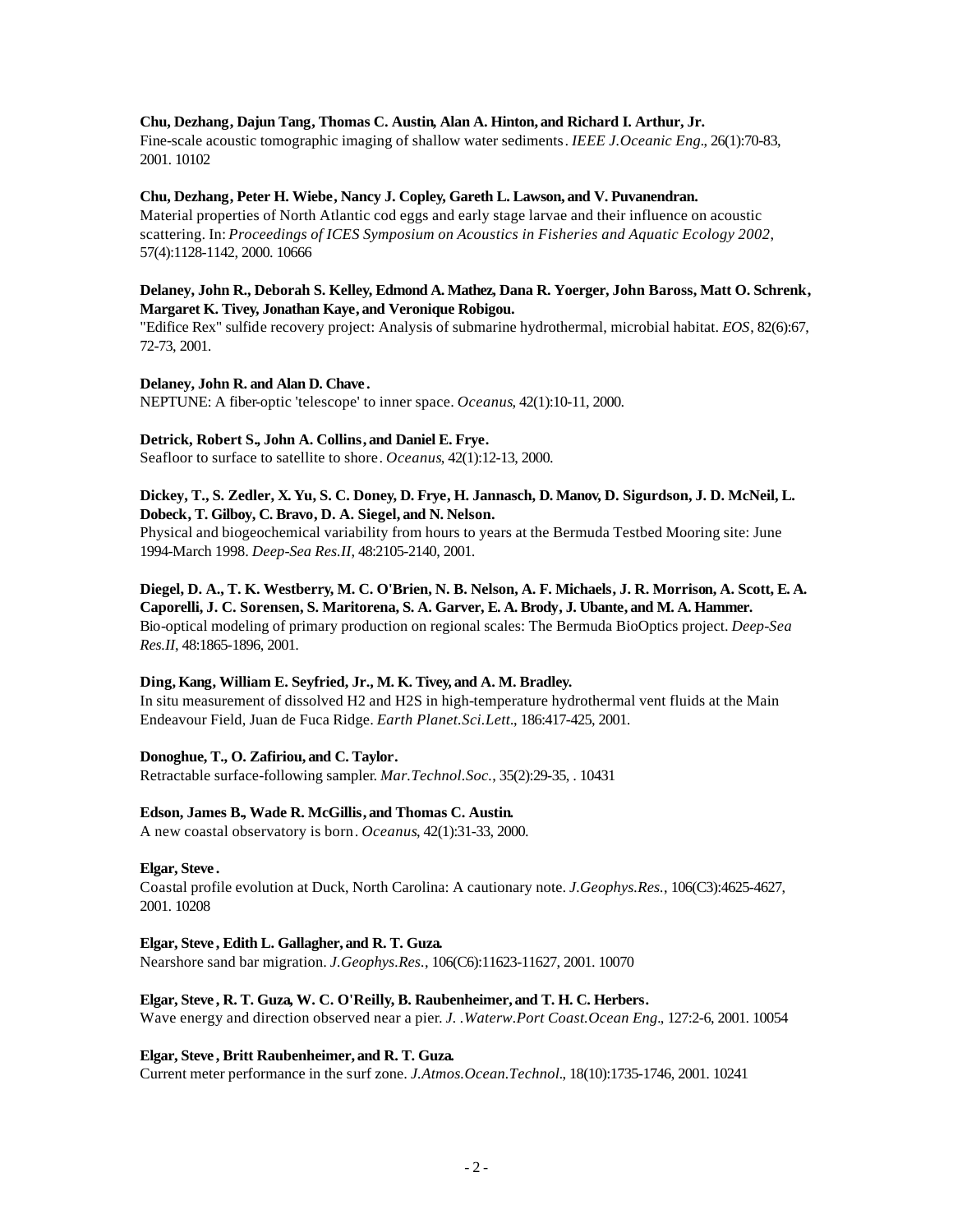#### **Fong, Derek A. and W. Rockwell Geyer.**

Response of a river plume during an upwelling favorable wind event. *J.Geophys.Res.*, 101(C1):1067-1084, 2001.

### **Foote, K. G.**

Acoustic scattering by marine organisms. In: *Encyclopedia of Ocean Sciences*, John H. Steele, Karl K. Turekian, Steve A. Thorpe, eds. Academic Press, London, 1:44-52, 2001. 10271

#### **Frew, Nelson M., Robert K. Nelson, Wade R. McGillis, James B. Edson, Erik J. Bock, and Tetsu Hara.**

Spatial variations in surface microlayer surfactants and their role in modulating air-sea exchange. In: *Geophysical Monograph Series 127. Gas Transfer at Water Surfaces*, M. A. Donelan, W. M. Drennan, E. S. Saltzman and P. Wanninkhof, eds. American Geophysical Union, Washington D. C., :153-159, 2001. 10337

#### **Gallagher, Edith L., Steve Elgar, and Edward B. Thornton.**

Megaripple migration in a natural surf zone. *Nature*, 394:165-168, 1998.

### **Garcon, Veronique C., Andreas Oschilies, Scott C. Doney, Dennis McGillicuddy, and Joanna Waniek.**

The role of mesoscale variability on plankton dynamics in the North Atlantic. *Deep-Sea Res.II*, 48:2199-2226, 2001. 10263

# **Gardner, W. D., J. C. Blakey, I. D. Walsh, M. J. Richardson, S. Pegau, J. R. V. Zaneveld, C. Roesler, M. C. Gregg, J. A. MacKinnon, H. M. Sosik, and A. J. Williams III.**

Optics, particles, stratification, and storms on the New England continental shelf. *J.Geophys.Res.*, 106(C5):9473-9497, 2001.

### **Glenn, Scott M., J. Frederick Grassle, and Christopher J. von Alt.**

The LEO approach. *Oceanus*, 42(1):28-30, 2000.

# **Gobat, J. I. and M. A. Grosenbaugh.**

Application of the generalized-alpha method to the time integration of the cable dynamics equations. *Comput.Methods Appl.Mech.Eng.*, 190:4817-4829, 2001. 10012

# **Gobat, Jason I. and Mark A. Grosenbaugh.**

A simple model for heave-induced dynamic tension in catenary moorings. *Appl.Ocean Res.*, 23:159-174, 2001. 10277

### **Hara, Tetsu, B. Mete Uz , Hua Wei, James B. Edson, Nelson M. Frew, Wade R. McGillis, Sean P. McKenna, Eric J. Bock, Horst Haubecker, and Uwe Schimpf.**

Surface wave observations during CoOP experiments and their relation to air-sea gas transfer. In: *Geophysical Monograph 127. Gas Transfer at Water Surfaces*. M. A. Donelan, W. M. Drennan, E. S. Saltzman, and R. Waninkhof, eds. American Geophysical Union, Washington, D. C., :45-49, 2002.

#### **Lentz, Steve and John Trowbridge.**

A dynamical description of fall and winter mean current profiles over the Northern California Shelf. *J.Phys. Oceanogr.*, 31(4):914-931, 2001. 9942

#### **MacCready, Parker and W. Rockwell Geyer.**

Estuarine salt flux through an isohaline surface. *J.Geophys.Res.*, 106(C6):11629-11637, 2001. 10395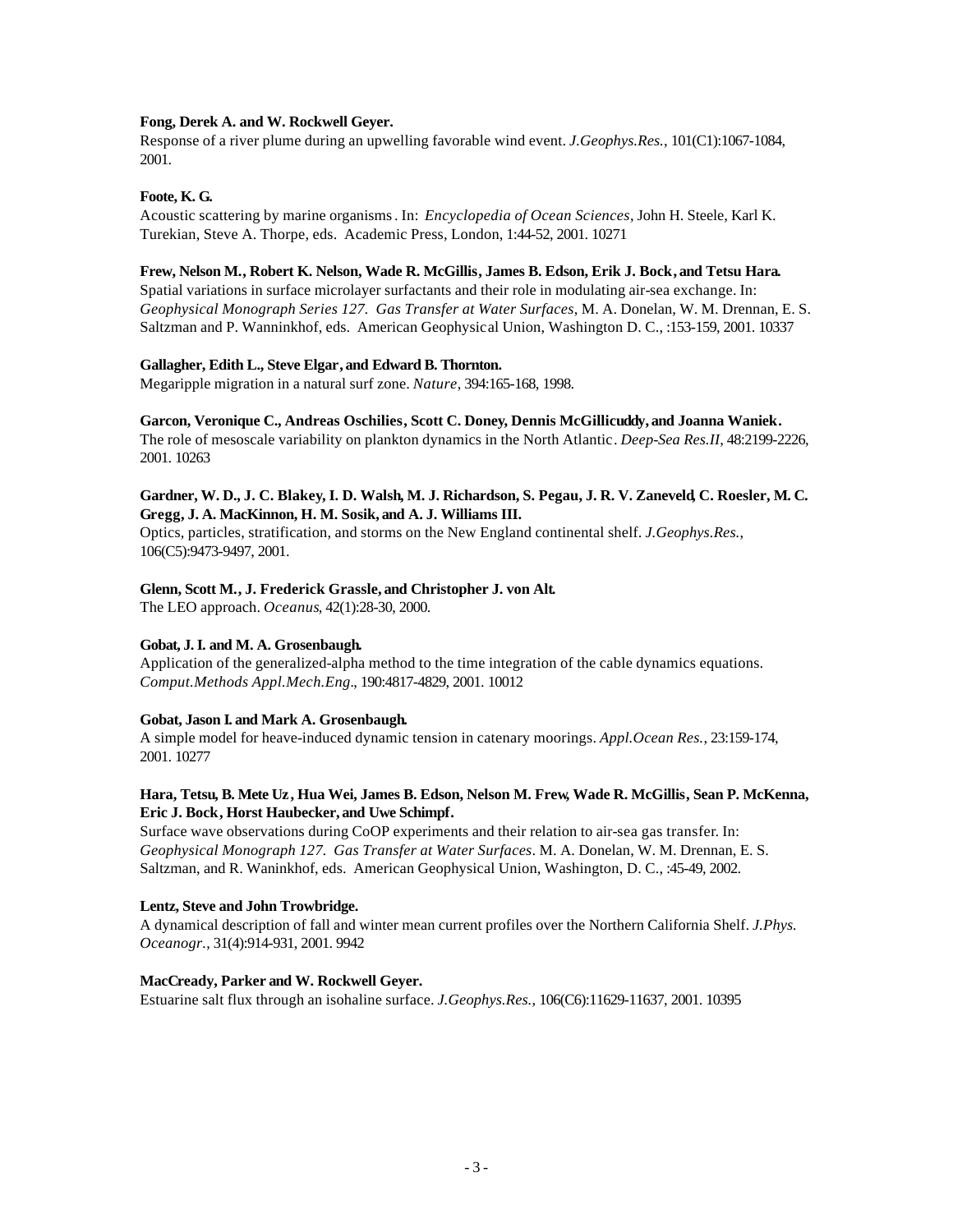#### **Mahrt, L., D. Vickers, J. Edson, J. M. Wilczak, J. Hare, and J. Hojstrup.**

Vertical structure of turbulence in offshore flow during Rasex. *Bound.-Layer.Meteorol.*, 100(1):47-61, 2001.

### **McGillicuddy, D. J. andV. K. Kosnyrev.**

Dynamical interpolation of mesoscale flows in the TOPEX/Poseidon diamond surrounding the U. S. Joint Global Ocean Flux Study Bermuda Atlantic time-series site. *J.Geophys.Res.*, 106(C8):16641-16656, 2001. 10266

#### **McGillicuddy, D. J., D. R. Lynch, P. Wiebe, J. Runge, E. G. Durbin, W. C. Gentleman, and C. S. Davis.**

Evaluating the synopticity of the U. S. GLOBEC Georges Bank broad-scale sampling pattern with observational system simulation experiments. *Deep-Sea Res.II*, 48:483-499, 2001. 10018

### **McGillicuddy, D. J., Jr., V. K. Kosnyrev, J. P. Ryan, and J. A. Yoder.**

Covariation of mesoscale ocean color and sea-surface temperature patterns in the Sargasso Sea. *Deep-Sea Res.II*, 48:1823-1836, 2001. 9892

### **McGillis, W. R., J. B. Edson, J. E. Hare, and C. W. Fairall.**

Direct covariance air-sea CO<sub>2</sub> fluxes. *J.Geophys.Res.*, 106(C8):16729-16745, 2001. 10352

#### **McGillis, Wade R., James B. Edson, Jonathan D. Ware, John W. H. Dacey, Jeffrey E. Hare, Christopher W. Fairall, and Ric Wanninkhof.**

Carbon dioxide flux techniques performed during Gas Ex-98. *Mar.Chem.*, 75:267-280, 2001. 9991

#### **McKenna, Sean P. and Wade R.McGillis.**

Surface divergence and air-water gas transfer. In: *Geophysical Monograph 127. Gas Transfer at Water Surfaces.* M. A. Donelan, W. M. Drennan, E. S. Saltzman, and R. Waninkhof, eds. American Geophysical Union, Washington, D. C., :129-134, 2002. 10336

#### **Norheim, C. A., T. H. C. Herbers, and Steve Elgar.**

Nonlinear evolution of surface wave spectra on a beach. *J.Phys.Oceanogr.*, 28:1534-1551, 1998.

#### **Plueddemann, A. J., E. A. Terray, and R. Merewether.**

Design and performance of a self-contained fan-beam ADCP. *IEEE J.Ocean.Eng.*, 26(2):252-258, 2001. 10405

#### **Raubenheimer, Britt, and Steve Elgar.**

Where the surf meets the turf. *Oceanus*, 42(1):24-27, 2000.

#### **Ruessink, B. G., J. R. Miles, F. Feddersen, R. T. Guza, and S. Elgar.**

Modeling the alongshore current on barred beaches. *J.Geophys.Res.*, 106(C10):22,451-22,463, 2001. 10355

#### **Shaw, W. J. and J. H. Trowbridge.**

The direct estimation of near-bottom turbulent fluxes in the presence of energetic wave motions. *J.Atmos.Ocean.Technol.*, 18:1540-1557, 2001. 10417

# **Shaw, W. J., J. H. Trowbridge, and A. J. Williams, III.**

The budgets of turbulent kinetic energy and scalar variance in the continental shelf bottom boundary layer. *J.Geophys.Res.*, 106(C5):9551-9564, 2001. 10416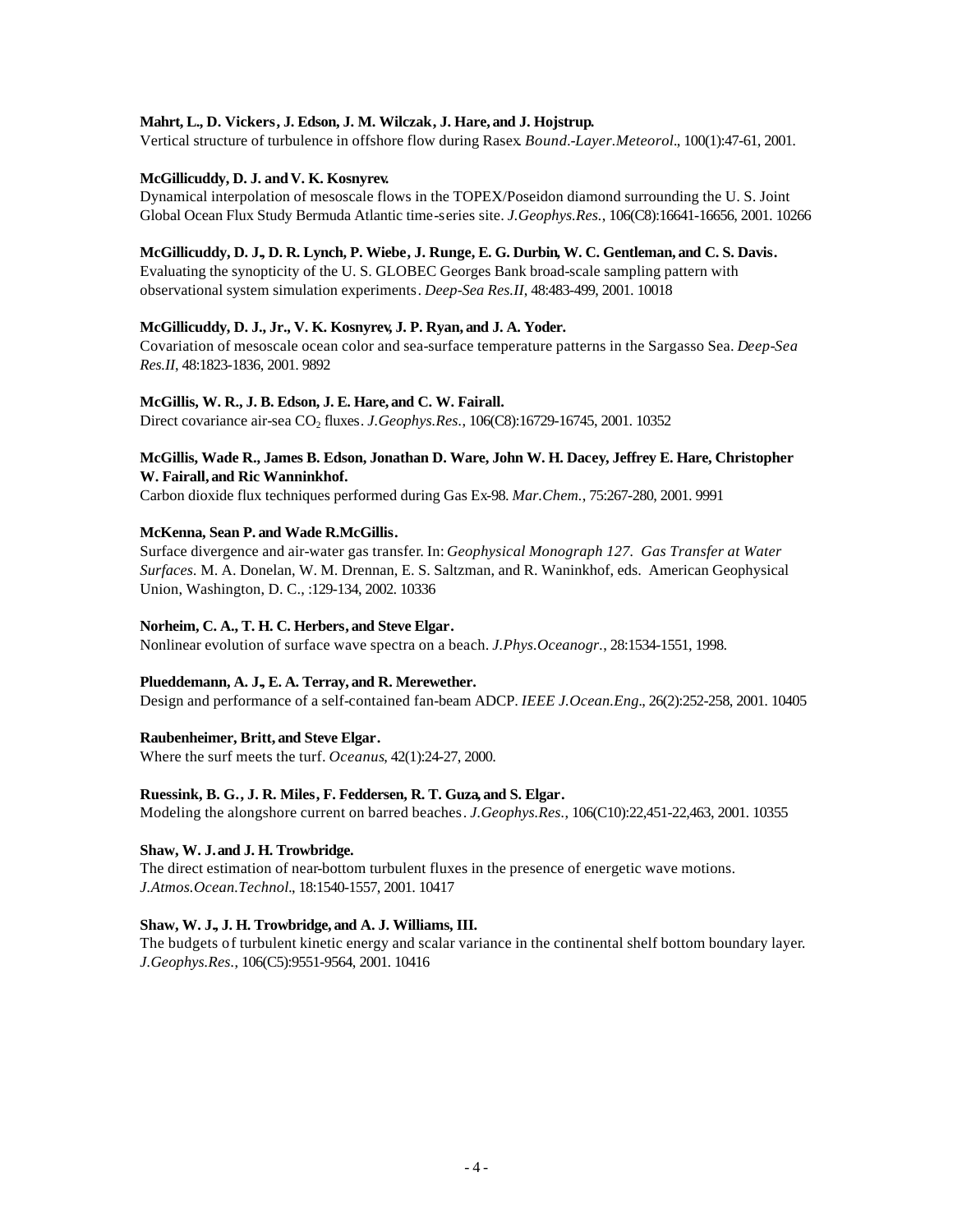#### **Shimeta, Jeff, Victoria R. Starczak, Aladipo M. Ashiru, and Cheryl Ann Zimmer.**

Influence of benthic boundary-layer flow on feeding rates of ciliates and flagellates at the sediment-water interface. *Limnol.Oceanogr.*, 46(7):1709-1719, 2001. 10402

#### **Singh, Hanumant, Jonathan Adams, David Mindell, and Brendan Foley.**

Imaging underwater for archaeology. *J.Field Archaeol.*, 27(3):319-328, 2000. 9882

#### **Singh, Hanumant, James Bellingham, Franz Hover, Steve Lerner, Bradley A. Moran, Keith von der Heydt, and Dana Yoerger.**

Docking for an autonomous ocean sampling network. *IEEE J.Oceanic.Eng.*, 26(4):498-514, 2001. 10564

#### **Soloviev, Alexander, Jim Edson, Wade McGillis, Peter Schluessel, and Rik Wanninkhof.**

Fine thermohaline structure and gas-exchange in the near-surface layer of the ocean during GasEx-98. In: *Geophysical Monograph 127. Gas Transfer at Water Surfaces*. M. A. Donelan, W. M. Drennan, E. S. Saltzman, and R. Waninkhof, eds. American Geophysical Union, Washington, D. C., :181-185, 2002. 10334

#### **Sundermeyer, Miles, and James R. Ledwell.**

Lateral dispersion over the continental shelf: Analysis of dye-release experiments. *J.Geophys.Res.*, 106(C5):9603-9621, 2001. 10209

# **Thwaites, Fredrik T. and Albert J. Williams, III.**

BASS measurements of currents, waves, stress, and turbulence in the North Sea bottom-boundary layer. *IEEE J.Ocean.Eng.*, 26(2):161-170, 2001. 10022

#### **Trowbridge, John and Steve Elgar.**

Turbulence measurements in the surf zone. *J.Phys.Oceanogr.*, 31:2403-2417, 2001. 10275

#### **Wanninkhof, Rik, Scott Doney, Taro Takahashi, and Wade McGillis.**

The effect of using time-averaged winds on regional air-sea CO2 fluxes. In: *Geophysical Monograph 127. Gas Transfer at Water Surfaces*. M. A. Donelan, W. M. Drennan, E. S. Saltzman, and R. Waninkhof, eds. American Geophysical Union, Washington, D. C., :351-356, 2002. 10335

# **Warren, J. D., T. K. Stanton, M. C. Benfield, P. H. Wiebe, D. Chu, and M. Sutor.**

In situ measurements of acoustic target strengths of gas-bearing siphonophores. *ICES J.Mar.Sci.*, 58:740- 749, 2001. 10199

#### **Webster, Sarah, Oscar Pizarro, and Hanumant Singh.**

Photomosaicking in underwater archaeology. *Inst.Naut.Archaeol.*, 28(3):22-26, 2001. 10483

#### **Wheatcroft, R. A., C. K. Sommerfield, D. E. Drake, J. C. Borgeld, and C. A. Nittrouer.**

Rapid and widespread dispersal of flood sediment on the northern California margin. *Geology*, 25(2):163-166, 1997. 9356

# **Biology**

#### **Anderson, D. M.**

Phytoplankton blooms. In: *Encyclopedia of Ocean Sciences,* John H. Steele, Karl K. Turekian, Steve A. Thorpe, eds. Academic Press, London, 4:2179-2192, 2001.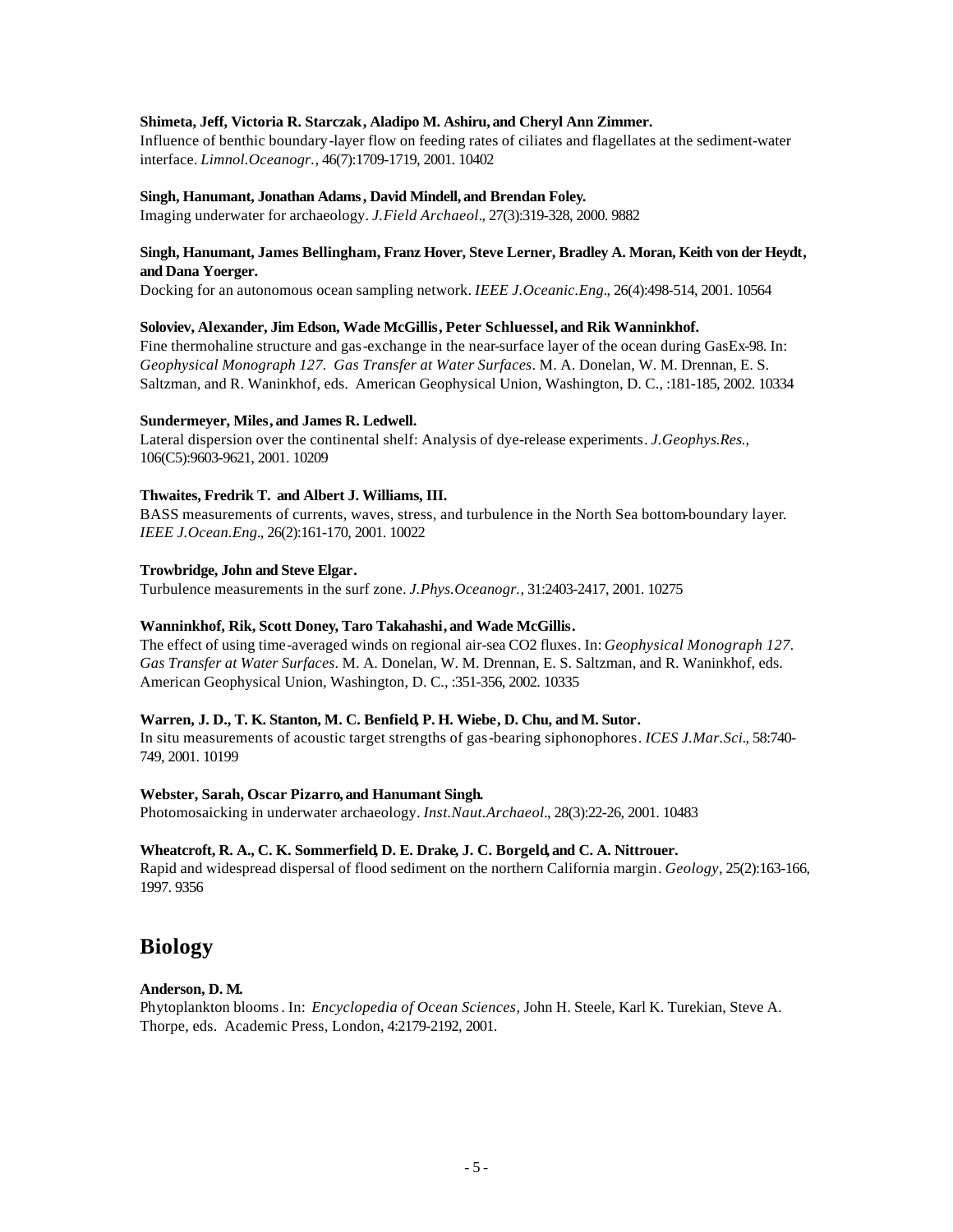#### **Ashjian, Carin J., Cabell S. Davis, Scott M. Gallager, and Philip Alatalo.**

Distribution of plankton, particles, and hydrographic features across Georges Bank using the Video Plankton Recorder. *Deep-Sea Res.II*, 48:245-282, 2001. 10028

#### **Avent, Sean R., Stephen M. Bollens, Mari Butler, Erich Horgan, and Rodney Rountree.**

Planktonic hydroids on Georges Bank: Ingestion and selection by predatory fishes. *Deep-Sea Res.II*, 48:673- 684, 2001. 9848

#### **Bello, Susan M., Diana G. Franks, John J. Stegeman, and Mark E. Hahn.**

Acquired resistance to Ah receptor agonists in a population of Atlantic killifish (*Fundulus heteroclitus*) inhabiting a marine superfund site: In vivo and in vitro studies on the inducibility of xenobiotic metabolizing enzymes. *Toxicol.Sci.*, 60:77-91, 2001. 10213

#### **Ben-David, Merav, Tamara Kondratyuk, Bruce R. Woodin, Paul W. Snyder, and John J. Stegeman.**

Induction of cytochrome P450 1A1 expression in captive riser otters fed Prudhoe Bay crude oil: Evaluation by immunohistochemistry and quantitative RT-PCR. *Biomarkers*, 6(3):218-235, 2001.

### **Butler, Mari, Stephen M. Bollens, Brenda Burkhalter, Laurence P. Madin, and Erich Horgan.**

Mesopelagic fishes of the Arabian Sea: Distribution, abundance and diet of Chauliodus pammelas, *Chauliodus sloani*, *Stomias affinis*, and *Stomias nebulosus*. *Deep-Sea Res.II*, 48:1369-1383, 2001. 10350

#### **Butler, Rondi A., Melissa L. Kelley, Wade H. Powell, Mark E. Hahn, and Rebecca J. Van Beneden.**

An aryl hydrocarbon receptor (AHR) homologue from the soft-shell clam, *Mya arenaria*: Evidence that invertebrate AHR homologues lack 2,3,7,8-tetrachlorodibenzo-p-dioxin and beta-naphthoflavone binding. *Gene*, 278:223-234, 2001. 10412

# **Concelman, Stephanie, Stephen M. Bollens, Barbara K. Sullivan, Laurence P. Madin, Erich Horgan, Mari Butler, and Donna van Keuren.**

Distribution, abundance and benthic-pelagic coupling of suspended hydroids on Georges Bank. *Deep-Sea. Res.II*, 48:645-658, 2001. 10323

### **Concelman, Stephanie, Stephen M. Bollens, Barbara K. Sullivan, Laurence P. Madin, Erich Horgan, Mari Butler, and Donna van Keuren (see 10323).**

Distribution, abundance and benthic-pelagic coupling of suspended hydroids on Georges Banks. *Deep-Sea Res.II*, 48:645-658, 2001. 10143

#### **Cox, Rachel L., Thomas Mariano, Diane E. Heck, Jeffrey D. Laskin, and John J. Stegeman.**

Nitric oxide synthase sequences in the marine *fish Stenotomus chrysops* and the sea urchin *Arbacia punctualata*, and phylogenetic analysis of nitric oxide synthase calmodulin-binding domains. *Comp.Biochem.Physiol.*, 130(B):479-491, 2001.

# **Dacey, J. W. and H. J. Zemmelink.**

Dimethyl sulphide, COS, CS<sub>2</sub>, NH<sub>4</sub>, non-methane hydrocarbons, organo-halogens. In: *Encyclopedia of Ocean Sciences*, John H. Steele, Karl K. Turekian, Steve A. Thorpe, eds. Academic Press, London, 1:131- 137, 2001.

#### **Dahlgren, Thomas G., Bertil Akesson, Christoffer Schander, Kenneth M. Halanych, and Per Sundberg.** Molecular phylogeny of the model annelid *Ophryotrocha*. *Bio.Bull.*, 201:193-203, 2001. 10442

#### **Donoghue, T., O. Zafiriou, and C. Taylor.**

Retractable surface-following sampler. *Mar.Technol.Soc.*, 35(2):29-35, . 10431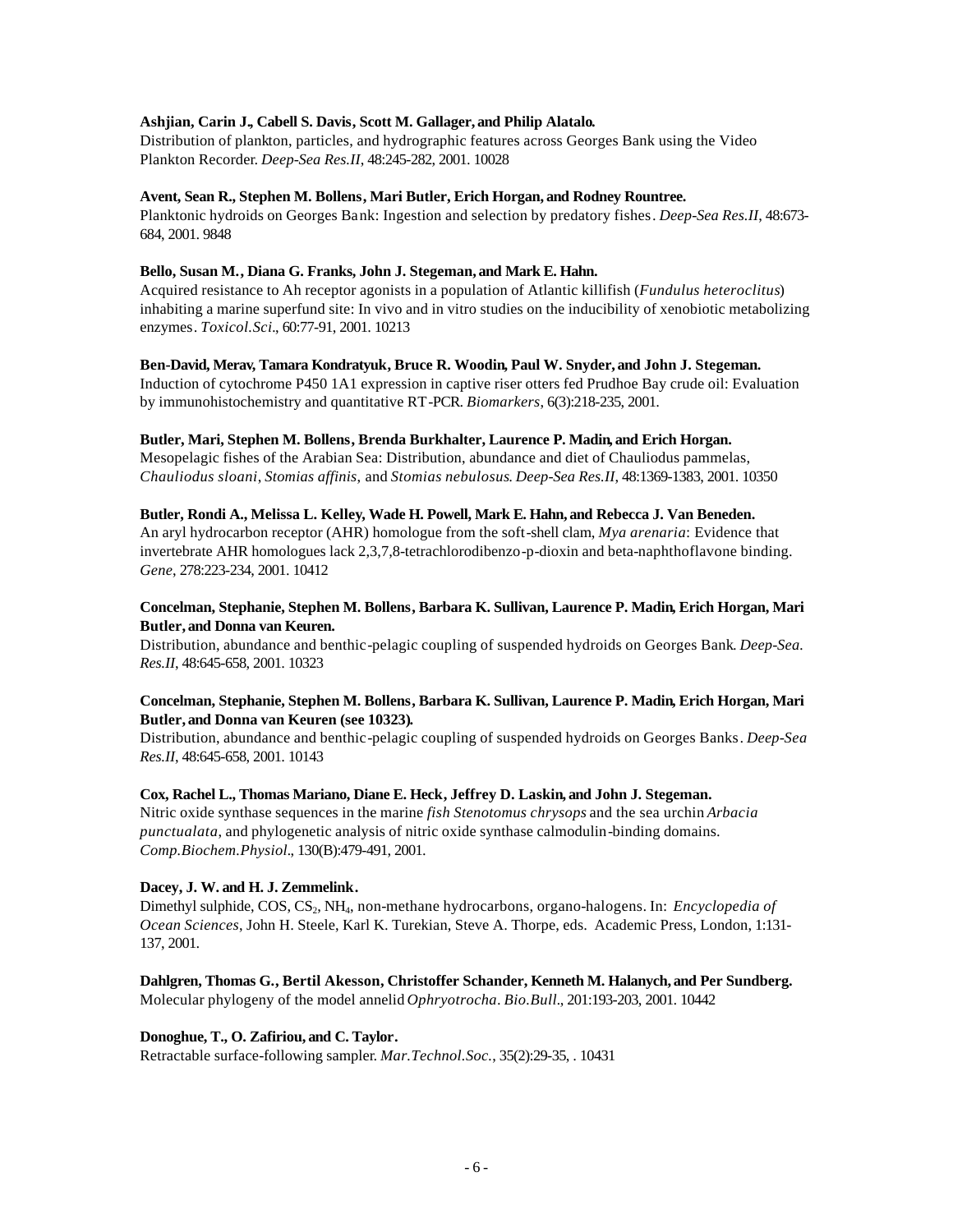# **Drenzek, Nicholas J., Timothy I. Eglinton, Carl O. Wirsen, Harold D. May, Qingzhong Wu, Kevin R. Sowers, and Christopher M. Reddy.**

The absence and application of stable carbon isotopic fractionation during the reductive dechlorination of polychlorinated biphenyls. *Environ.Sci.Technol.*, 35:3310-3313, 2001. 10458

# **DuRand, Michele D., Robert J. Olson, and Sallie W. Chisholm.**

Phytoplankton population dynamics at the Bermud Atlantic Time-series station in the Sargasso Sea. *Deep-Sea Res.II*, 48:1983-2003, 2001.

### **Dusenberry, J. A., R. J. Olson, and S. W. Chisholm.**

Photoacclimation kinetics of single-cell fluorescene in laboratory and field populations of Prochlorococcus. *Deep-Sea Res.I*, 48(6):1443-1458, 2001.

### **Gardner, W. D., J. C. Blakey, I. D. Walsh, M. J. Richardson, S. Pegau, J. R. V. Zaneveld, C. Roesler, M. C. Gregg, J. A. MacKinnon, H. M. Sosik, and A. J. Williams III.**

Optics, particles, stratification, and storms on the New England continental shelf. *J.Geophys.Res.*, 106(C5):9473-9497, 2001.

### **Gast, Rebecca J. and David A. Caron.**

Photosymbiotic associations in planktonic foraminifera and radiolaria. *Hydrobiologia*, 461:1-7, 2001. 10091

# **Halanych, Kenneth M., Robert A. Feldman, and Robert C. Vrijenhoek.**

Molecular evidence that *Sclerolinum brattstromi* is closely related to vestimentiferans, not frenulate pogonophorans (Siboglinidae, Annelida). *Bio.Bull.*, 201:65-75, 2001. 10443

### Halanych, Kenneth M. and Yale Passamaneck.

A brief review of metazoan phylogeny and future prospects in Hox-research. *Am.Zool.*, 41:629-639, 2001. 10441

#### **Hestermann, Eli V., John J. Stegeman, and Mark E. Hahn.**

Serum alters the uptake and relative potencies of halogenated aromatic hydrocarbons in cell culture bioassays. *Toxicol.Sci.*, 53(2):316-325, 2000. 9964

#### **Hill, Richard W.**

Sampling-induced artifacts in incubation experiments on biological processing of dimethylsulfide and similarly soluble gases. *Aquat.Microb.Ecol.*, 24:143-151, 2001. 9554

#### **Hill, Richard W., John W. H. Dacey, and Ahser Edward.**

Dimethylsulfoniopropionate in giant clams (*Tridacnidae*). *Biol.Bull.*, 199:108-115, 2000. 9993

#### **Hulburt, Edward M.**

Non-interference and reciprocal adaptation. *Ecol.Model.*, 136:1-13, 2001.

# **Johnsen, Sonke and Edith A. Widder.**

Ultraviolet absorption in transparent zooplankton and its implications for depth distribution and visual predation. *Mar.Biol.*, 138:717-730, 2001. 10251

#### **Keller, A. A., C. Taylor, C. Oviatt, T. Dorrington, G. Holcombe, and L. Reed.**

Phytoplankton production patterns in Massachusetts Bay and the absence of the 1998 winter-spring bloom. *Mar. Biol.*, 138:1051-1062, 2001.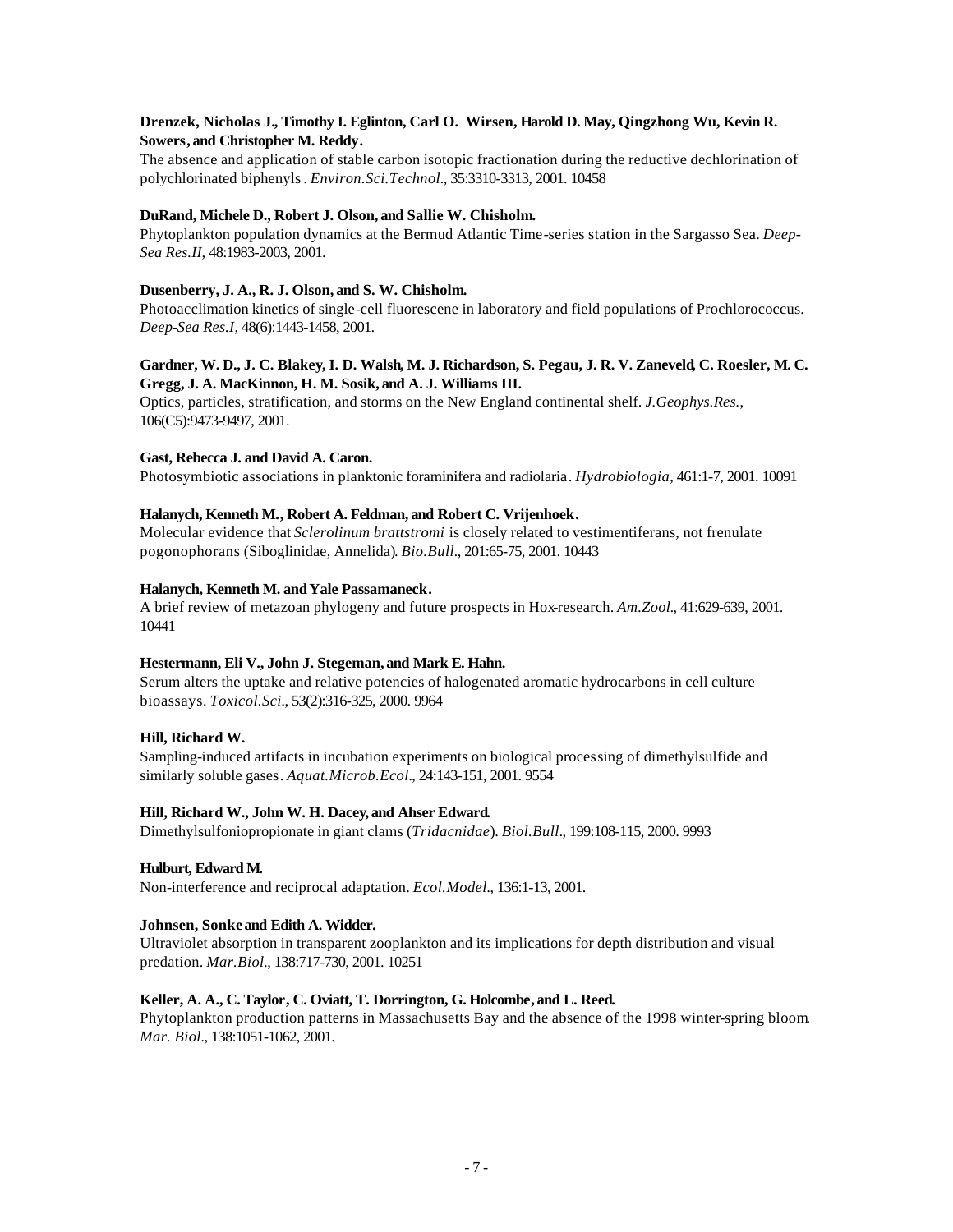# **Levin, Lisa A., Ron J. Etter, Michael A. Rex, Andrew J. Gooday, Craig R. Smith, Jesus Pineda, Carol T. Stuart, Robert R. Hessler, and David Pawson.**

Environmental influences on regional deep-sea species diversity. *Ann.Rev.Ecol.Syst.*, 32:51-93, 2001.

### **Lewis, Craig V. W., Changsheng Chen, and Cabell S. Davis.**

Effect of winter wind variability on plankton transport over Georges Bank. *Deep-Sea Res.II*, 48:137-158, 2001.

#### **Li, Aishao, Diane K. Stoecker, and D. Wayne Coats.**

Use of the 'food vacuole content' method to estimate grazing by the mixotrophic dinoflagellate *Gyrodinium galatheanum* on cryptophyes. *J.Plankton Res.*, 23(3):303-318, 2001.

### **Luther, George W. III, Tim F. Rozan, Martial Taillefert, Donald B. Nuzzio, Carol Di Meo, Timothy M. Shank, Richard A. Lutz, and S. Craig Cary.**

Chemical speciation drives hydrothermal vent ecology. *Nature*, 410:813-816, 2001.

#### **Madin, Laurence P., Erich F. Horgan, and Deborah K. Steinberg.**

Zooplankton at the Bermuda Atlantic Time-Series Study (BATS) station: Diel, seasonal and interannual variation in biomass, 1994-1998. *Deep-Sea Res.II*, 48:2063-2082, 2001. 10211

# **Marsh, Adam G., Lauren S. Mullineaux, Craig M. Young, and Donal T. Manahan.**

Larval dispersal potential of the tubeworm *Riftia pachyptila* at deep-sea hydrothermal vents. *Nature*, 411:77-80, 2001.

#### **McGillicuddy, D. J., D. R. Lynch, P. Wiebe, J. Runge, E. G. Durbin, W. C. Gentleman, and C. S. Davis.**

Evaluating the synopticity of the U. S. GLOBEC Georges Bank broad-scale sampling pattern with observational system simulation experiments. *Deep-Sea Res.II*, 48:483-499, 2001. 10018

### **McGillis, Wade R., James B. Edson, Jonathan D. Ware, John W. H. Dacey, Jeffrey E. Hare, Christopher W. Fairall, and Ric Wanninkhof.**

Carbon dioxide flux techniques performed during Gas Ex-98. *Mar.Chem.*, 75:267-280, 2001. 9991

#### **Miller, Patrick J. O.** Cetacean science does not have to be pseudo-science. *Behav.Brain Sci.*, 24(2):347-348, 2001.

#### **Neubert, M. G., M. Kot, and M. A. Lewis.**

Errata: Invasion speeds in fluctuating environments. *Proc.R.Soc.Lond.*, B 267:2568-2569, 2000.

#### **Pershing, Andrew J., Peter H. Wiebe, James P. Manning, and Nancy J. Copley.**

Evidence for vertical circulation cells in the well-mixed area of Georges Bank and their biological implications. *Deep-Sea Res.II*, 48(1-3):283-310, 2001. 9810

#### **Rengefors, K., K. Pettersson, T. Blenckner, and D. M. Anderson.**

Species-specific alkaline phosphatase activity in freshwater spring phytoplankton: Application of a novel method. *J.Plankton Res.*, 23(4):435-443, 2001. 10151

#### **Rie, Melanie, K. A. Lendas, B. R. Woodin, J. J. Stegeman, and I. P. Callard.**

Hepatic biotransformation enzymes in a sentinel species, the turtle (*Chrysemys picta*), from Cape Cod, Massachusetts: Seasonal-, sex- and location related differences. *Biomarkers*, 5(5):382-394, 2000. 10128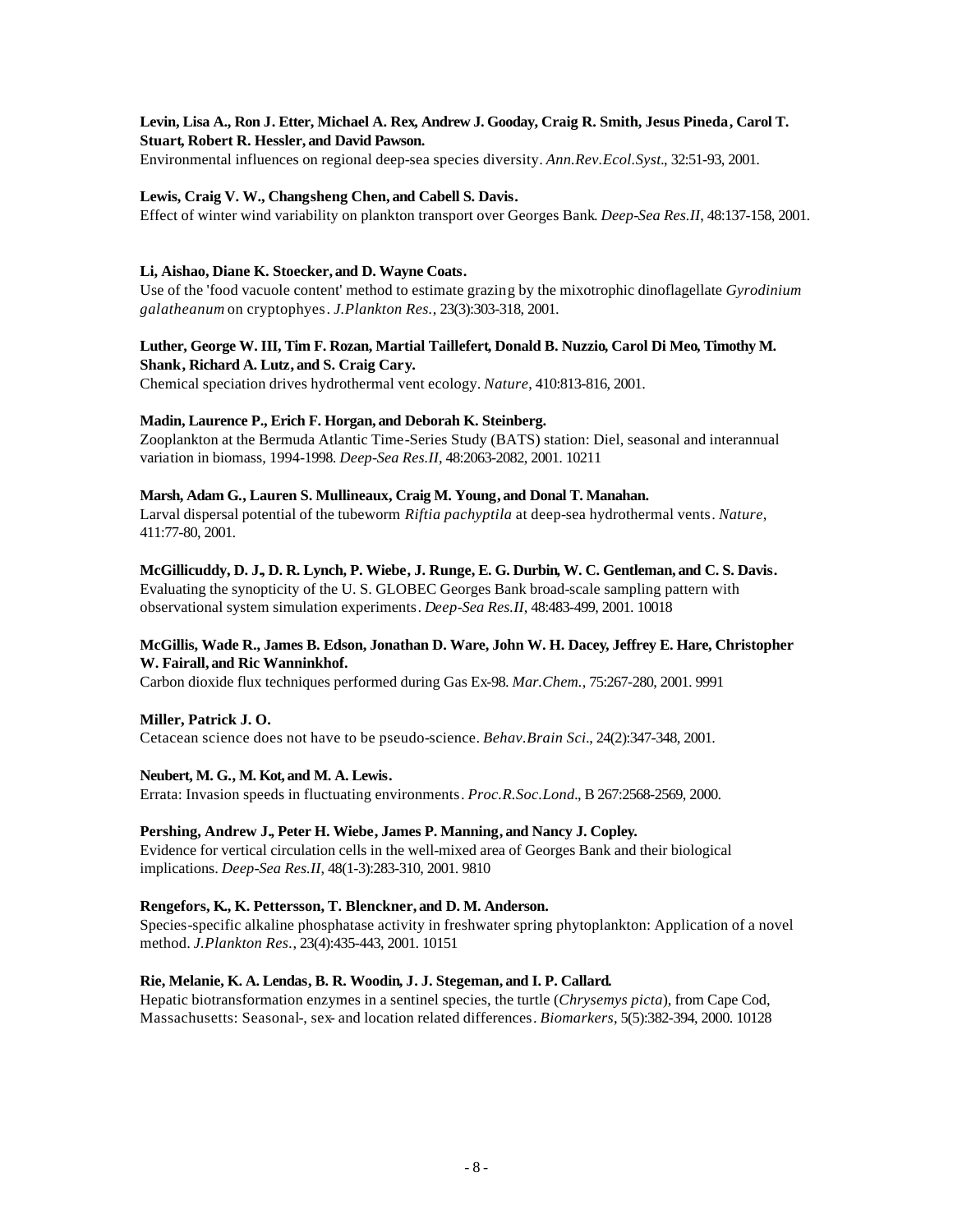### **Rosenbaum, H. C., R. L. Brownell, M. W. Brown, C. Schaeff, V. Portway, B. N. White, S. Malik, L. A. Pastene, N. J. Patenaude, C. S. Baker, M. Goto, P. B. Best, P. J. Clapham, P. Hamilton, M. Moore, R. Payne, V. Rowntree, C. T. Tynan, J. L. Bannister, and R. DeSalle.**

World-wide genetic differentiation of *Eubalaena*: questioning the number of right whale species. *Mol.Ecol.*, 9:1793-1802, 2000.

# **Sanders, R. W., D. A. Caron, J. M. Davidson, M. R. Dennett, and D. M. Moran.**

Nutrient acquisition and population growth of a mixotrophic alga in axenic and bacterized cultures. *Microb.Ecol.*, 42:513-523, 2001.

# **Schlezinger, Jennifer F. and John J. Stegeman.**

Induction and suppression of cytochrome P450 1A by 3,3',4,4',5-pentachlorobiphenyl and its relationship to oxidative stress in the marine fish scup (*Stenotomus chrysops*). *Aquat.Toxicol.*, 52:101-115, 2001. 10178

# **Sell, A. F.**

Morphological defenses induced in situ by the invertebrate predator Chaborus: Comparison of responses between Daphnia pulex and D. rosea. *Oecologia*, 125(1):150-160, 2000.

### **Sell, Anne F.**

Life in the extreme environment at a hydrothermal vent: Haemolgobin in a deep-sea copepod. *Proc.R.Soc.Lond.B*, 267:2323-2326, 2000. 10220

#### **Sengco, Mario R., Aishao Li, Kimberly Tugend, David Kulis, and Donald M. Anderson.**

Removal of red and brown tide cells using clay flocculation: 1. Laboratory culture experiments with *Gymnodinium breve* and *Aurecoccus anophagefferens*. *Mar.Ecol.Prog.Ser.*, 210:41-53, 2001. 10142

#### **Shalapyonok, Alexi, Robert J. Olson, and Ludmila S. Shalapyonok.**

Arabian Sea phytoplankton during Southwest and Northeast Monsoons 1995: Composition, size structure and biomass from individual cell properties measured by flow cytometry. *Deep-Sea Res.II*, 48:1231-1261, 2001.

#### **Sigalevich, Pavel, Mark V. Baev, Andreas Teske, and Yehuda Cohen.**

Sulfate reduction and possible aerobic metabolism of the sulfate-reducing bacterium *Desulfovibrio oxyclinae* in a chemostat coculture with *Marinobacter* sp. Strain MB under exposure to increasing oxygen concentrations. *Appl.Environ.Microbiol.*, 66(11):5013-5018, 2000.

#### **Solow, Andrew, Cabell Davis, and Qiao Hu.**

Estimating the composition of a sample when individuals are classified with error. *Mar.Ecol.Prog.Ser.*, 216:309-311, 2001. 10298

#### **Sosik, Heidi M., Rebecca E. Green, W. Scott Pegau, and Collin S. Roesler.**

Temporal and verticial variability in optical properties of New England shelf waters during late summer and spring. *J.Geophys.Res.*, 106(C5):9455-9472, 2001. 10383

#### **Teske, A., T. Brinkhoff, G. Muyzer, D. P. Moser, J. Rethmeier, and H. W. Jannasch.**

Diversity of thiosulfate-oxidizing bacteria from marine sediments and hydrothermal vents. *Appl.Environ.Microbiol.*, 66(8):3125-3133, 2000. 10187

# **Toomey, Barbara Holland, Susan Bello, Mark E. Hahn, Susannah Cantrell, Peggy Wright, Donald E. Tillitt, and Richard T. Di Giulio.**

2,3,7,8-Tetrachlorodibenzo-p-dioxin induces apoptotic cell death and cytochrome P4501A expression in developing *Fundulus heteroclitus* embryos. *Aquat.Toxicol.*, 53:127-138, 2001. 10160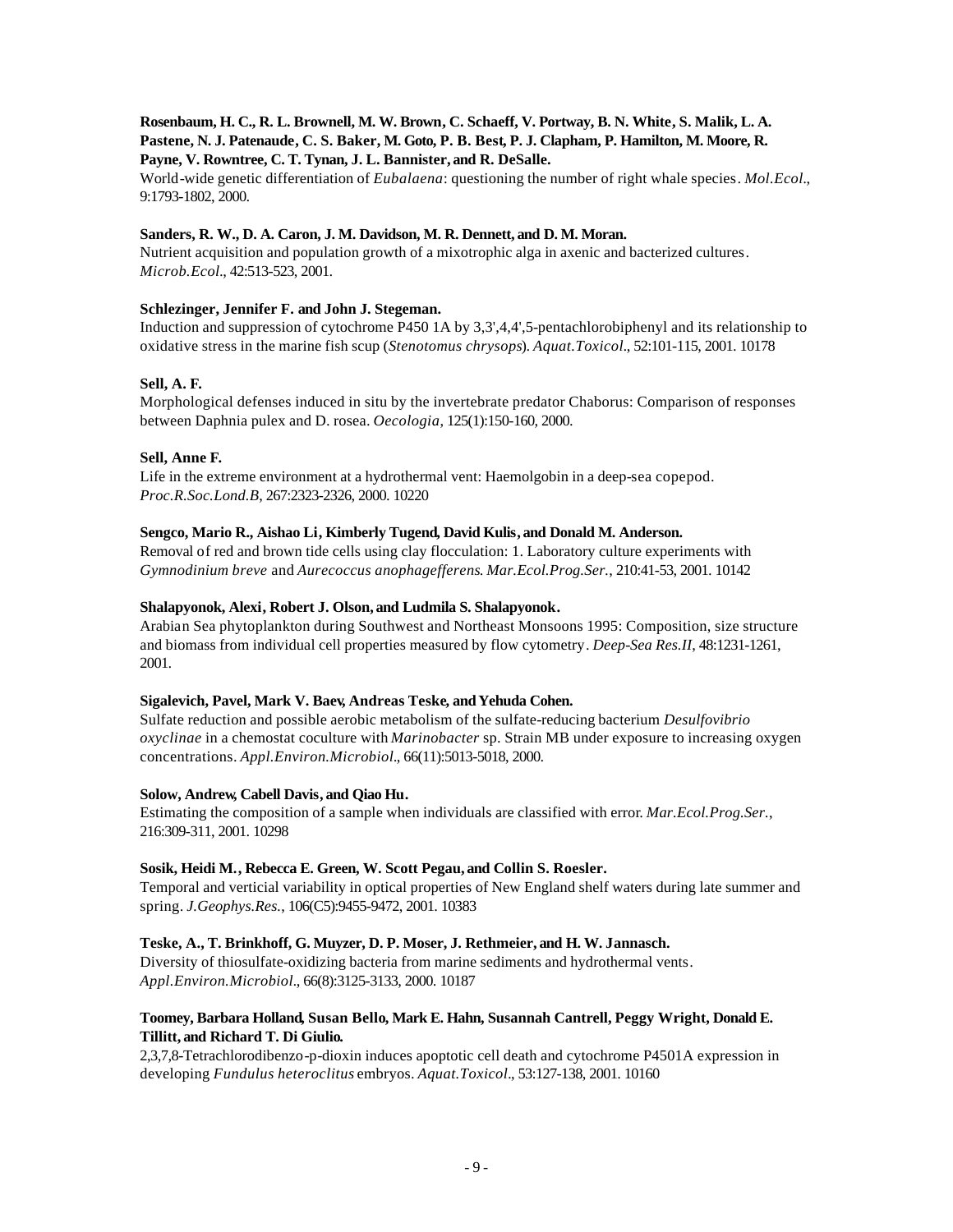# **Verbrugge, L. A., J. P. Giesy, D. A. Verbrugge, B. R. Woodin, and J. J. Stegeman.**

Catalytic and immunochemical properties of hepatic cytochrome P450 1A in three avian species treated with beta-naphthoflavone or isosafrole. *Comp.Biochem.Physiol.*, 130:67-82, 2001. 10493

### **Warren, J. D., T. K. Stanton, M. C. Benfield, P. H. Wiebe, D. Chu, and M. Sutor.**

In situ measurements of acoustic target strengths of gas-bearing siphonophores. *ICES J.Mar.Sci.*, 58:740- 749, 2001. 10199

### **Webb, E. A., J. W. Moffett, and J. B. Waterbury.**

Iron stress in open-ocean cyanobacteria (*Synechococcus*, *Trichodesmium*, and *Crocosphaera*): Identification of the IdiA protein. *Appl.Environ.Microbiol.*, 67(12):5444-5452, 2001. 10466

### **Weisbrod, A. V., D. Shea, M. J. Moore, and J. J. Stegeman.**

Species, tissue and gender-related organochlorine bioaccumulation in white-sided dolphins, pilot whales and their common prey in the Northwest Atlantic. *Mar.Environ.Res.*, 51:29-50, 2001.

### **Wiebe, Peter H., Robert C. Beardsley, Ann Bucklin, and David G. Mountain.**

Coupled biological and physical studies of plankton populations in the Georges Bank region and related North Atlantic GLOBEC study sites. *Deep-Sea Res.II*, 48:1-2, 2001. 10319

### **Xie, Huixiang, Oliver C. Zafiriou, Wei Wang, and Craig D. Taylor.**

A simple automated continuous-flow-equilibration method for measuring carbon monoxide in seawater. *Environ.Sci.Technol.*, 35:1475-1480, 2001. 10374

#### **Zehr, Jonathan P., John B. Waterbury, Patricia J. Turner, Joseph P. Montoya, Enoma Omoregie, Grieg F. Steward, Andrew Hansen, and David M. Karl.**

Unicellular cyanobacteria fix N<sub>2</sub> in the subtropical North Pacific Ocean. *Nature*, 412:635-638, 2001.

#### **Zopfi, Jakob, Timothy G. Ferdelman, Bo Barker Jorgensen, Andreas Teske, and BoThamdrup.**

Influence of water column dynamics on sulfide oxidation and other major biogeochemical processes in the chemolline of Mariager Fjord (Denmark). *Mar.Chem.*, 74:29-51, 2001. 10204

# **Geology and Geophysics**

#### **Acosta, J., A. Munoz, P. Herranz, C. Palomo, M. Ballesteros, M. Vaquero, and E. Uchupi.**

Geodynamics of the Emile Baudot Escarpment and the Balearic Promontory, western Mediterranean. *Mar.Pet.Geol.*, 18:349-369, 2001.

#### **Allerton, Simon and Maurice A. Tivey.**

Magnetic polarity structure of the lower oceanic crust. *Geophys.Res.Let.*, 28(3):423-426, 2001. 10222

### **Bach, Wolfgang, Jeffrey C. Alt, Yaoling Niu, Susan E. Humphris, Jorg Erzinger, and Henry J. B. Dick.**

The geochemical consequences of late-stage low-grade alteration of lower ocean crust at the SW Indian Ridge: Results from ODP Hole 735B (Leg 176). *Geochim.Cosmochim.Acta*, 65(19):3267-3287, 2001. 10459

#### **Bains, Santo, Richard D. Norris, Richard M. Corfield, and Kristina L. Faul.**

Termination of global warmth at the Palaeocene/Eocene boundary through productivity feedback. *Nature*, 407:171-174, 2000.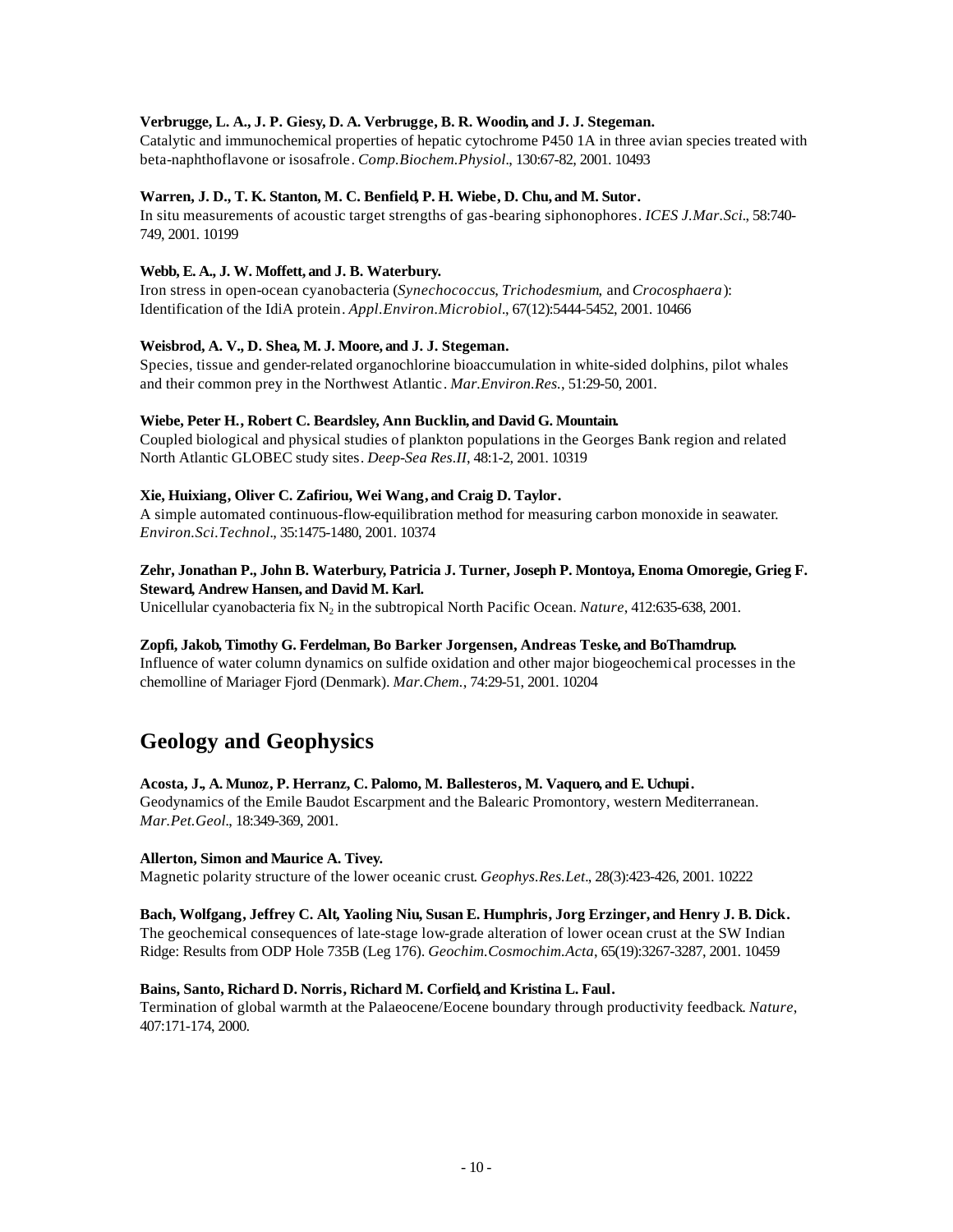# **Bian, Lianagqiao, Kai-Uwe Hinrichs, Tianmin Xie, Simon C. Brassell, Neils Iversen, Henrik Fossing, Bo Barker Jorgensen, and John M. Hayes.**

Algal and archael polyisoprenoids in a recenet marine sediment: Molecular isotopic evidence for anaerobic oxidation of methane. *Geochem.Geophys.Geosyst.*, 2: Jan. 17, 2001, Paper no. 2000GC000112 (24 Jan. 2001). http://146.201.254.53/publicationsfinal/articles/2000GC000112/article2000GC000112.pdf, 2001.

# **Bice, Karen L. and Jochem Marotzke.**

Numerical evidence against reversed thermohaline circulation in the warm Paleocene/Eocene ocean. *J.Geophys.Res.*, 106(C6):11529-11542, 2001. 10217

# **Bijma, J., M. Altabet, M. Conte, H. Kinkel, G. J. M. Versteegh, J. K. Volkman, S. G. Wakeham, and P. P. Weaver.**

Primary signal: Ecological and environmental factors - report from Working Group 2. *Geochem.Geophys.Geosyst.*, 2:10 Jan. 2001, Paper no. 2000GC000051 (25 Jan. 2001). http://146.201.254.53/publicationsfinal/reviews/2000GC000051/article2000GC000051.pdf, 2001.

# **Bolle, M.-P., A. Pardo, K.-U. Hinrichs, T. Adatte, K. Von Salis, S. Burns, G. Keller, and N. Muzylev.**

The Paleocene-Eocene transition in the marginal northeastern Tethys (Kazakhstan and Uzbekistan). *Int.J.Earth Sci.*, 89:390-414, 2000.

# **Canales, J. P., J. J. Danobeitia, and A. B. Watts.**

Wide-angle seismic constraints on the internal structure of Tenerife, Canary Islands. *J.Volcanol.Geotherm.Res.*, 103:65-81, 2000.

# **Canales, J. Pablo, John A. Collins, Javier Escartin, and Robert S. Detrick.**

Seismic structure across the Rift Valley of the Mid-Atlantic Ridge at  $23^{\circ}20'$  (MARK area): Implications for crustal accretion processes at slow spreading ridges. *J.Geophys.Res.*, 105(B12):28411-28425, 2000. 10307

# **Charles, C. D., D. Rind, R. Healy, and R. Webb.**

Tropical cooling and the isotopic composition of precipitation in general circulation model simulations of the ice age climate. *Clim.Dynam.*, 17:489-502, 2001.

# **Clift, P. D., N. Shimizu, G. D. Layne, J. S. Blusztajn, C. Gaedicke, H.-U. Schluter, M. K. Clark, and S. Amjad.**

Development of the Indus Fan and its significance for the erosional history of the Western Himalaya and Karakoram. *Geo.Soc.Amer.Bull.*, 113(8):1039-1051, 2001. 10296

# **Clift, Peter and Jian Lin.**

Preferential mantle lithospheric extension under the South China margin. *Mar.Pet.Geol.*, 18:929-945, 2001. 10484

### **Clift, Peter D., Estelle F. Rose, Nobumichi Shimizu, Graham D. Layne, Amy E. Draut, and Marcel Regelous.**

Tracing the evolving flux from the subducting plate in the Tonga-Kermadec arc system using boron in volcanic glass. *Geochim.Cosmochim.Acta*, 65(19):3347-3364, 2001. 10502

# **Clift, Peter D., Nobumichi Shimizu, Graham D. Layne, and Jerzy Blusztajn.**

Tracing patterns of erosion and drainage in the paleogene Himalaya through ion probe Pb isotope analysis of detrital K-feldspars in the Indus Molasse, India. *Earth Planet.Sci.Lett.*, 188:475-491, 2001. 10457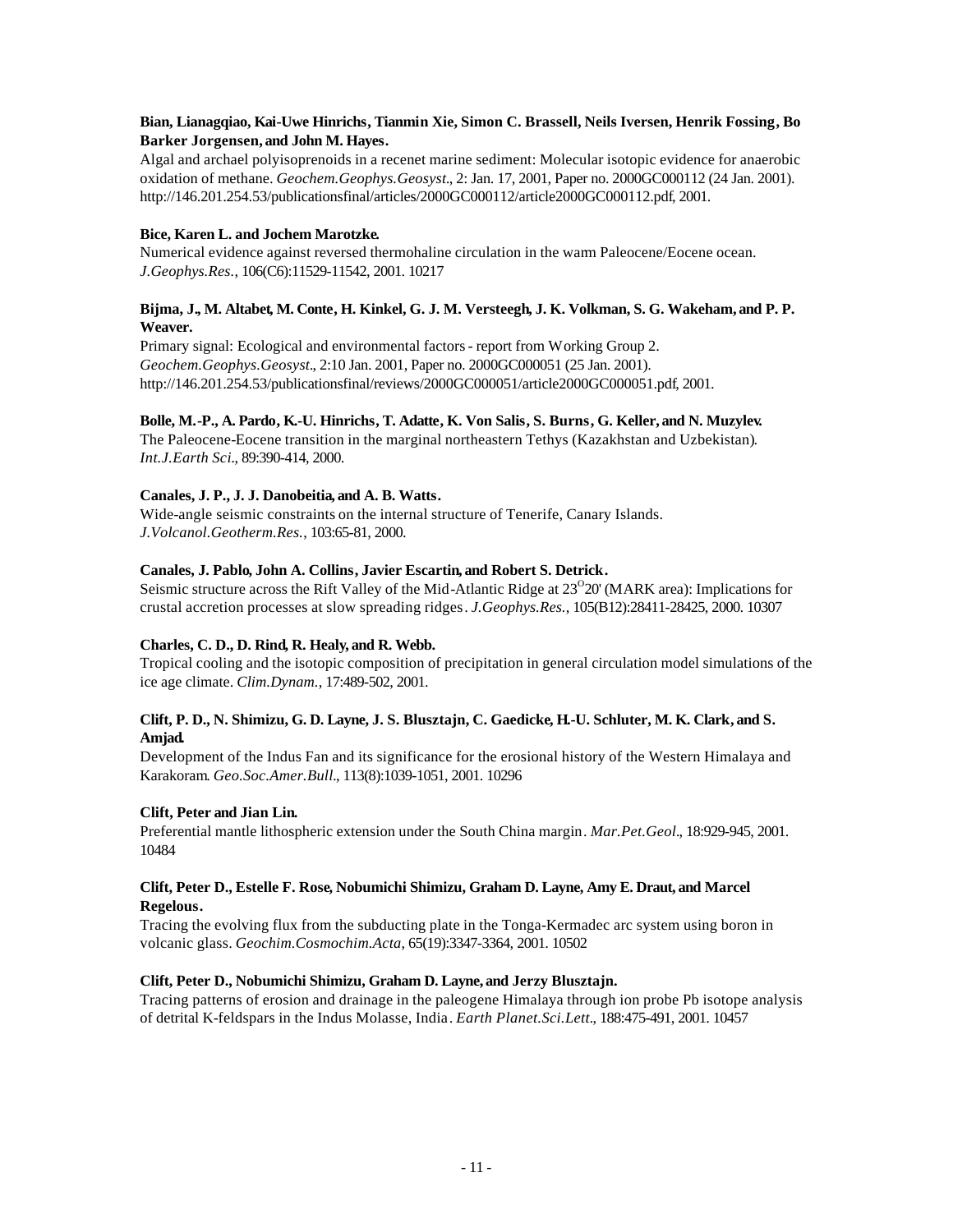# **Cohen, Anne L., Graham D. Layne, Stanley R. Hart, and Phillip S. Lobel.**

Kinetic control of skeletal Sr/Ca in a symbiotic coral: Implications for the paleotemperature proxy. *Paleoceanography*, 16(1):20-26, 2001.

#### **Collins, J. A., F. L. Vernon, J. A. Orcutt, R. A. Stephen, K. R. Peal, F. B. Wooding, F. N. Spiess, and J. A. Hildebrand.**

Broadband seismology in the oceans: Lessons from the ocean seismic network pilot experiment. *Geophys.Res.Lett.*, 28(1):49-52, 2001.

# **Danobeitia, J. J. and J. P. Canales.**

Magmatic underplating in the Canary Archipelago. *J.Volcanol.Geotherm. Res.*, 103:27-41, 2000.

### **David, C., B. Menendez, W. Zhu, and T-F. Wong.**

Mechanical compaction, microstructures and permeability evolution in sandstones. *Phys.Chem.Earth Par t A*, 26(1-2):45-51, 2001.

### **Detrick, Robert S.**

Portrait of a magma chamber. *Nature*, 406:578-579, 2000.

#### **Detrick, Robert S., John A. Collins, and Daniel E. Frye.**

Seafloor to surface to satellite to shore. *Oceanus*, 42(1):12-13, 2000.

### **Ding, Kang, William E. Seyfried, Jr., M. K. Tivey, and A. M. Bradley.**

In situ measurement of dissolved  $H_2$  and  $H_2S$  in high-temperature hydrothermal vent fluids at the Main Endeavour Field, Juan de Fuca Ridge. *Earth Planet.Sci.Lett.*, 186:417-425, 2001.

### Draut, Amy E. and Peter D. Clift.

Geochemical evolution of arc magmatism during arc-continent collision, South Mayo, Ireland. *Geology*, 29(6):543-546, 2001. 10404

#### **Dunn, Robert A., Douglas R. Toomey, Robert S. Detrick, and William S. D. Wilcock.**

Continuous mantle melt supply beneath an overlapping spreading center on the East Pacific Rise. *Science*, 291:1955-1958, 2001.

#### **Eglinton, Timothy I., Maureen H. Conte, Geoffrey Eglinton, and John M. Hayes.**

Proceedings of a workshop on alkenone-based paleoceanographic indicators. *Geochem.Geophys.Geosyst.*, 2:9 Jan. 2001, Paper no. 2000GC000122 (25 Jan. 2001). http://146.201.254.53/publicationsfinal/reviews/2000GC000122/article2000GC000122.pdf, 2001.

#### **Erbacher, Jochen, Brian T. Huber, Richard D. Norris, and Molly Markey.**

Increased thermohaline stratification as a possible cause for an ocean anoxic event in the Cretaceous period. *Nature*, 409:325-327, 2001.

#### Escartin, J., G. Hirth and B. Evans.

Strength of slightly serpentinized peridotites: Implications for the tectonics of oceanic lithosphere. *Geology*, 29(11):1023-1026, 2001.

#### **Escartin, Javier, Mathile Cannat, Gaud Pouliquen, Aline Rabain, and Jian Lin.**

Crustal thickness of V-shaped ridges south of the Azores: Interaction of the Mid-Atlantic Ridge  $(36^{\circ}-39^{\circ}N)$ and the Azores hotspot. *J.Geophys.Res.*, 106(B10):21719-21735, 2001. 10310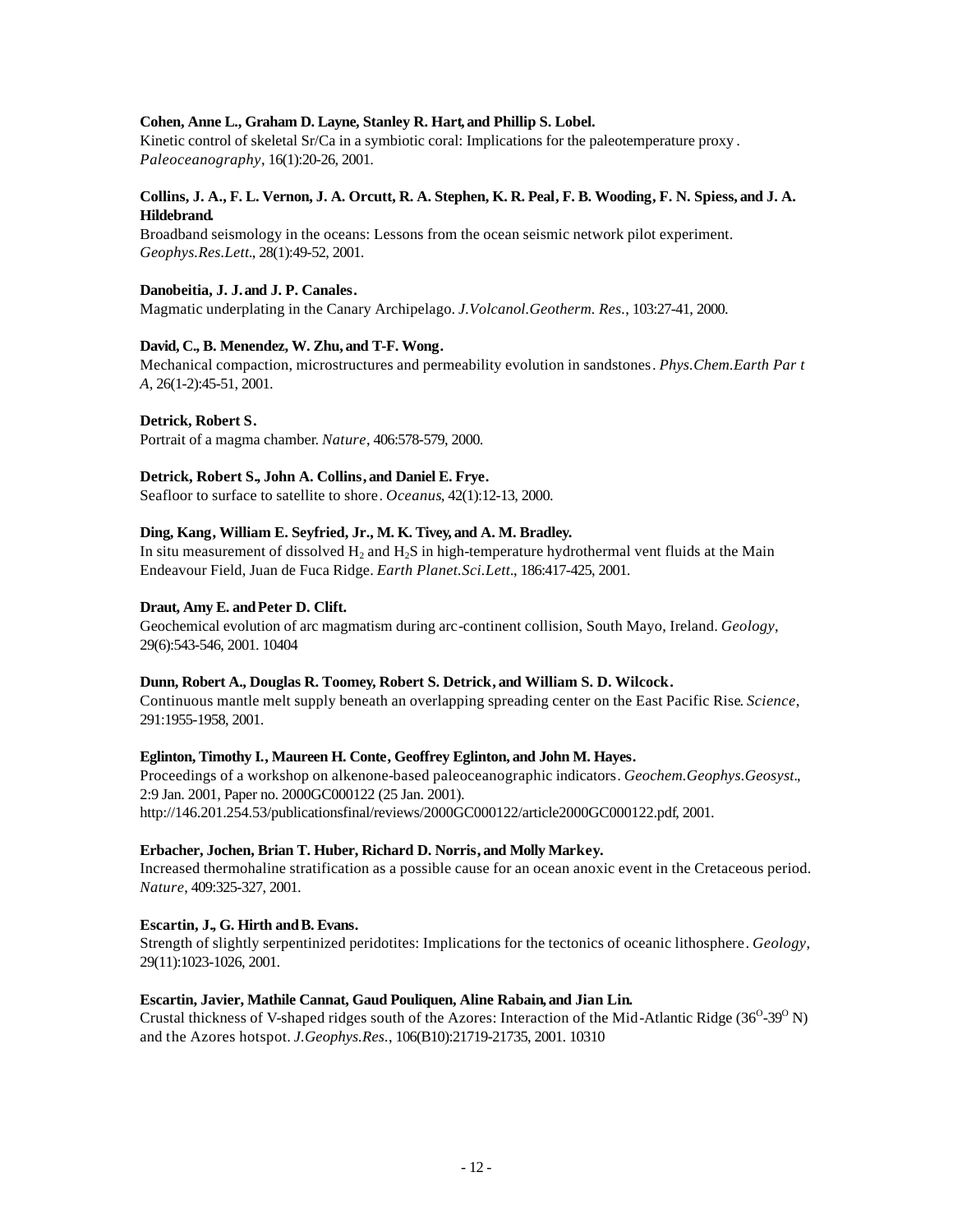#### **Evans, B., J. Renner and G. Hirth.**

A few remarks on the kinetics of static grain growth in rocks. *Int.J.Earth Sci.*, 90:88-103, 2001.

#### **Fenstermacher, Lori E., Gregory B. Crawford, Jeffry C. Borgeld, Tristan Britt, Douglas A. George, Meredithy A. Klein, Neal W. Driscoll, and Larry A. Mayer.**

Enhanced acoustic backscatter due to high abundance of sand dollars, *Dendraster excentricus*. *Mar.Georesour.Geotechnol.*, 19:135-145, 2001.

#### **Friedland, Kevin D., David G. Reddin, Nobumichi Shimizu, Ruth E. Haas, and Alan F. Youngson.**

Strontium: calcium ratios in Atlantic salmon (*Salmo salar*) otoliths and observations on growth maturation. *Can.J.Fish.Aquat.Sci.*, 55:1158-1168, 1998.

### **Garrido, Carlos J., Peter B. Kelemen, and Greg Hirth.**

Variation of cooling rate with depth in lower crust formed at an oceanic spreading ridge: Plagioclase crystal size distributions in gabbros from the Oman ophiolite. *Geochem.Geophys.Geosys.*, 2:16 October 2001, Paper no.:2000GC1110136, http://g-cubed.org/gc2001/2000GC000136/article2000GC000136.pdf, 2001.

### **Georgen, Jennifer E., Jian Lin, and Henry J. B. Dick.**

Evidence from gravity anomalies for interactions of the Marion and Bouvet hotspots with the Southwest Indian Ridge: Effects of transform offsets. *Earth Planet.Sci.Lett.*, 187:283-300, 2001. 10311

# **Hanghoj, Karen, Peter Kelemen, Stefan Bernstein, Jerzy Blusztajn, and Robert Frei.**

Osmium isotopes in the Wiedemann Fjord mantle xenoliths: A unique record of cratonic mantle formation by melt depletion in the Archaean. *Geochem.Geophys.Geosyst*, 2:3 Jan. 2001, Paper no. 2000GC000085 (25 Jan. 2001). http://146.201.254.53/publicationsfinal/articles/2000GC000085/article2000GC000085.pdf, 2001.

#### **Harris, Robert N., Grant Garven, Jennifer Georgen, Marcia K. McNutt, Lizet Christiansen, and Richard P. Von Herzen.**

Submarine hydrogeology of the Hawaiian archipelagic apron 2. Numerical simulations of coupled heat transport and fluid flow. *J.Geophys.Res.*, 105(B9):21,371-21,385, 2000.

# **Hayes, John M.**

Fractionation of the isotopes of carbon and hydrogen in biosynthetic processes. In: *Stable Isotope Geochemistry, Reviews in Mineralogy and Geochemistry*, Vol. 43, John W. Valley and David R. Cole, eds., Mineralogical Society of America, :225-278, also available at http://nosams.whoi.edu/jmh/, 2001.

# **Hinrichs, K.-U., Richard D. Pancost, Roger E. Summons, G. Dennis Sprott, Sean P. Sylva, Jaap S. Sinninghe Damste, and John M. Hayes.**

Mass spectra of sn-2-hydrozyarchaeol, a polar lipid biomarker for anaerobic methanotrophy. *Geochem.Geophys.Geosys.*, 1: 26 May 2000, Paper no.: 2000GC000042, http://g-cubed.org/gc2000/2000GC000042/article2000GC000042.pdf, 2000.

# **Hinrichs, K.-U., R. R. Schneider, P. J. Muller, and J. Rullkotter.**

A biomarker perspective on paleoproductivity variations in two Late Quaternary sediment sections from the Southeast Atlantic Ocean. *Org.Geochem.*, 30:341-366, 1999.

#### **Hinrichs, Kai-Uwe.**

A molecular recorder of methane hydrate destabilization. *Geochem.Geophys.Geosyst.*, 2:9 Jan. 2001, Paper no. 2000GC000118 (25 Jan. 2001) http://146.201.254.53/publicationsfinal/researchletters/2000GC000118/article2000GC000118.pdf, 2001. 10366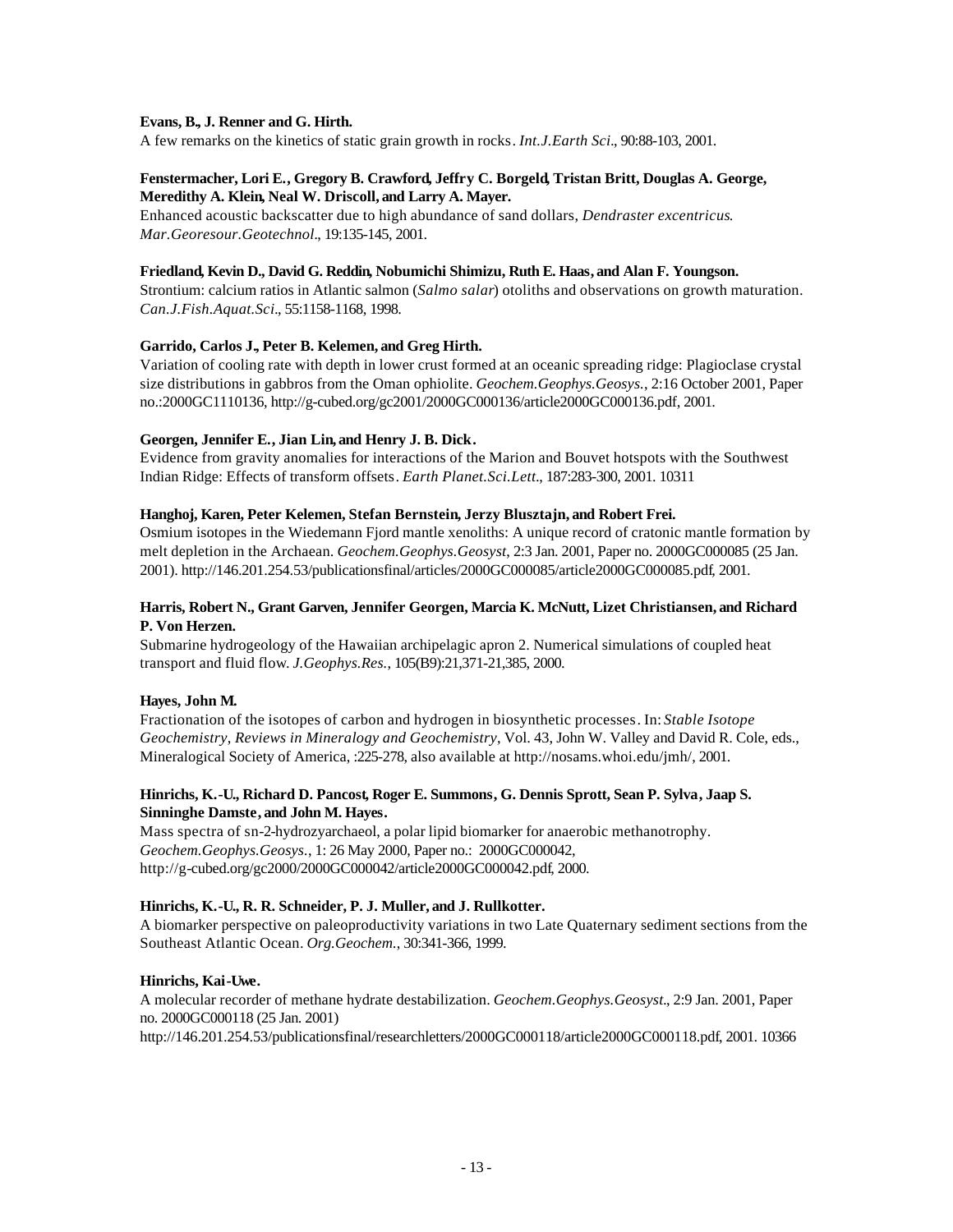#### **Hinrichs, Kai-Uwe, Geoffrey Eglinton, Michael H. Engel, and Roger E. Summons,**

Exploiting the multivariate isotopic nature of organic compounds. *Geochem.Geophys.Geosys.*, 2:2 July 2002, Paper no.: 2001GC000142, http://g-cubed.org/gc2001/2001GC000142/article2001GC000142.pdf, 2001.

### **Hirth, Greg, Christian Teyssier, and W. James Dunlap.**

An evaluation of quartzite flow laws based on comparisons between experimentally and naturally deformed rocks. *Int.J.Earth Sci.*, 90:77-87, 2001.

### **Hoefel, F. G. and R. L. Evans.**

Impact of low salinity porewater on seafloor electromagnetic data: A means of detecting submarine groundwater discharge? *Estuar.Coast. Shelf Sci.*, 52:179-189, 2001. 10356

### **Holbrook, W. Steven, H. C. Larsen, J. Korenaga, T. Dahl-Jensen, I. D. Reid, P. B. Kelemen, J. R. Hopper, G. M. Kent, D. Lizarralde, S. Bernstein, and R. S. Detrick.**

Mantle thermal structure and active upwelling during continental breakup in the North Atlantic. *Earth Planet.Sci.Lett.*, 190:251-266, 2001.

### **Honjo, Susumu.**

Deploying the rain catchers. *Oceanus*, 40(2):10, 1997.

#### **Hosford, Allegra, Jian Lin, and Robert S. Detrick.**

Crustal evolution over the last 2 m.y. at the Mid-Atlantic Ridge OH-1 segment, 35<sup>o</sup> N. *J.Geophys.Res.*, 106(B7):13269-13285, 2001. 10362

### **Jahnke, Linda L., Wolfgang Eder, Robert Huber, Janet M. Hope, Kai-Uwe Hinrichs, John M. Hayes, David J. Des Marais, Sherry L. Cady, and Roger S. Summons.**

Signature lipids and stable carbon isotope analyses of Octopus Spring hyperthermophilic communities compared with those of Aquificales representatives. *Appl.Environ.Microbiol.*, 67(11):5179-5189, 2001.

#### **Jull, M. and P. B. Kelemen.**

On the conditions for lower crustal convective instability. *J.Geophys.Res.*, 106(B4):6423-6446, 2001. 10348

# **Keigwin, L. D.**

Data Report: Late Pleistocene stable isotope studies of ODP sites 1054, 1055, and 1063. *Proc.Ocean Drill.Prog., Sci.Res.*, 172:1-14 and http://www-odp.tamu.edu/publications/172\_SR/synopsis/synopsis.htm[10/22/01], 2001.

#### **Keigwin, L. D. and G. D. Acton.**

An overview of Leg 172 literature. *Proc.Ocean Drill.Prog., Sci.Res.*, 172:1-15 and http://www-odp.tamu.edu/publications/172\_SR/synopsis/synopsis.htm[10/22/01], 2001.

#### **Kelemen, Peter B., Michael Braun, and Greg Hirth.**

Spatial distribution of melt conduits in the mantle beneath oceanic spreading ridges: Observations from the Ingalls and Oman ophiolites. *Geochem.Geophys.Geosys.*, 1:11 June 2000, Paper no. 1999GC000012, http://gcubed.org/gc2000/1999GC000012/article1999GC000012.pdf, 2000.

#### **Kelley, Deborah S., John R. Delaney, and Dana R. Yoerger.**

Geology and venting characteristics of the Mothra hydrothermal field, Endeavor segment, Juan de Fuca Ridge. *Geology*, 29(10):959-962, 2001.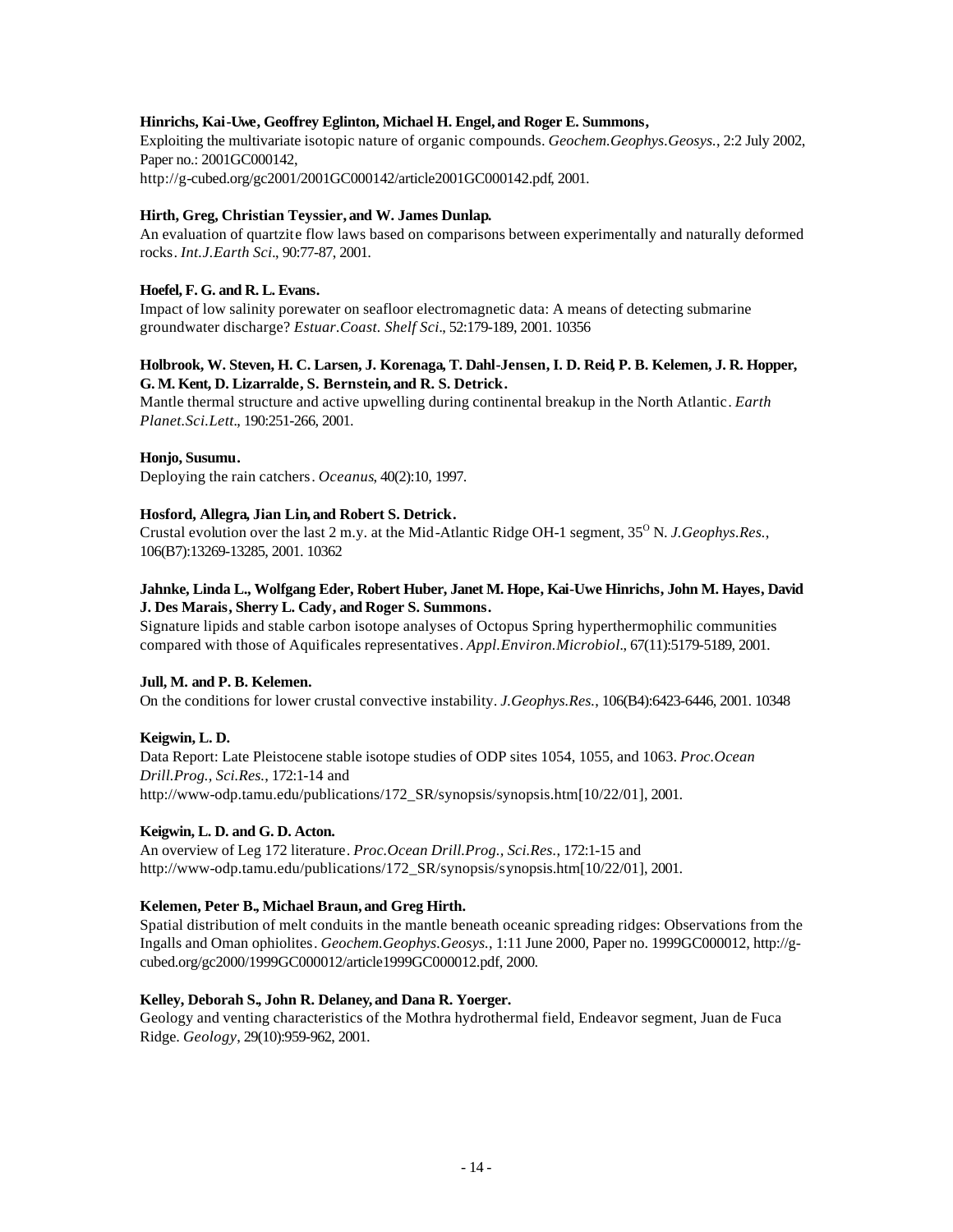# **Koga, Kenneth T., Peter B. Kelemen, and Nobumichi Shimizu.**

Petrogenesis of the crust-mantle transition zone and the origin of lower crustal wehrlite in the Oman ophiolite. *Geochem.Geophys.Geosys.*, 2:4 Sept 2001, Paper no. 200GC000132, http://gcubed.org/gc2001/2000GC000132/article2000GC000132.pdf, 2001.

### **Korenaga, J., W. S. Holbrook, R. S. Detrick, and P. B. Kelemen.**

Gravity anomalies and crustal structure at the southeast Greenland Margin. *J.Geophys.Res.*, 106(B5):8853- 8870, 2001.

# **Kroon, D., R. D. Norris, and A. Klaus.**

Introduction: Cretaceous-Paleogene climatic evolution of the Western North Atlantic, results from ODP Leg 171B, Blake Nose. *Proc.Ocean Drill.Prog., Sci.Res.*, http://www-odp.tamu.edu/publications/171B\_SR/VOLUME/INTRO/SR171BIN.PDF(18 June 2001), 2001.

### **Kroon, D., R. D. Norris, and A. Klaus.**

*Proc.Ocean Drill.Prog.,Sci.Res., Volume 171B*, http://www-odp.tamu.edu/publications/171B\_SR/171B(June 18, 2001), 2000.

### **Matsumoto, Katsumi, Wallace S. Broecker, Elizabeth Clark, Daniel C. McCorkle, William R. Martin, and Irka Hajdas.**

Can deep ocean carbonate preservation history as inferred from atmospheric  $pCO<sub>2</sub>$  record account for  $^{14}C$ and %CaCO3 profiles on the Ontong-Java Plateau? *Earth Planet.Sci.Lett.*, 192:319-329, 2001. 10434

### **McNichol, A. P., A. J. T. Jull, and G. S. Burr.**

Converting AMS data to radiocarbon values: Considerations and conventions. *Radiocarbon*, 43(2A):313- 320, 2001. 10578

### **Menzies, M. A., R. Vannucci, J. L. Bodinier, F. A. Frey, N. Shimizu, P. B. Kelemen, E. Rampone, G. Rivalenti, and A. W. Hoffman.**

Orogenic Lherzolites and mantle processes: editorial. *J.Petrol.*, 42(1):3-4, 2001.

#### **Muntener, Othmar, Peter B. Keleman, and Timothy L. Grove.**

The role of  $H<sub>2</sub>0$  during crystallizaiton of primitive arc magmas under uppermost mantle conditions and genesis of igneous pyroxenites: An experimental study. *Contrib.Mineral.Petrol.*, 141:643-658 and http://link.springer-ny.com/link/service/journals/00410/contents/01/00266/paper/s004100100266ch110.html, 25 pp., 2001.

#### **Norris, Richard D.**

Pelagic species diversity, biogeogrpahy, and evolution. *Paleobiology*, 26(4):236-258, 2000.

#### **Norris, Richard D., Dick Kroon, Brian T. Huber, and Jochen Erbacher.**

Cretaceous-Palaeogene ocean and climate change in the subtropical North Atlantic. In: *Western North Atlantic Palaeogene and Cretaceous Palaeoceanography, Special Publication No. 183.* D. Kroon, R. D. Norris, and A. Klaus, eds. The Geological Society of London.also reprinted In: *Proc.Ocean Drill.Prog.,Sci.Res., Volume 171B*, :1-22 and http://wwwodp.tamu.edu/publications/171B\_SR/VOLUME/CHAPTERS/SR171B10.PDF (June 18, 2001), 2000.

#### **Norris, Richard D. and Hiroshi Nishi.**

Evolutionary trends in coiling of tropical Paleogene planktic foraminifera. *Paleobiolgoy*, 27(2):327-347, 2001.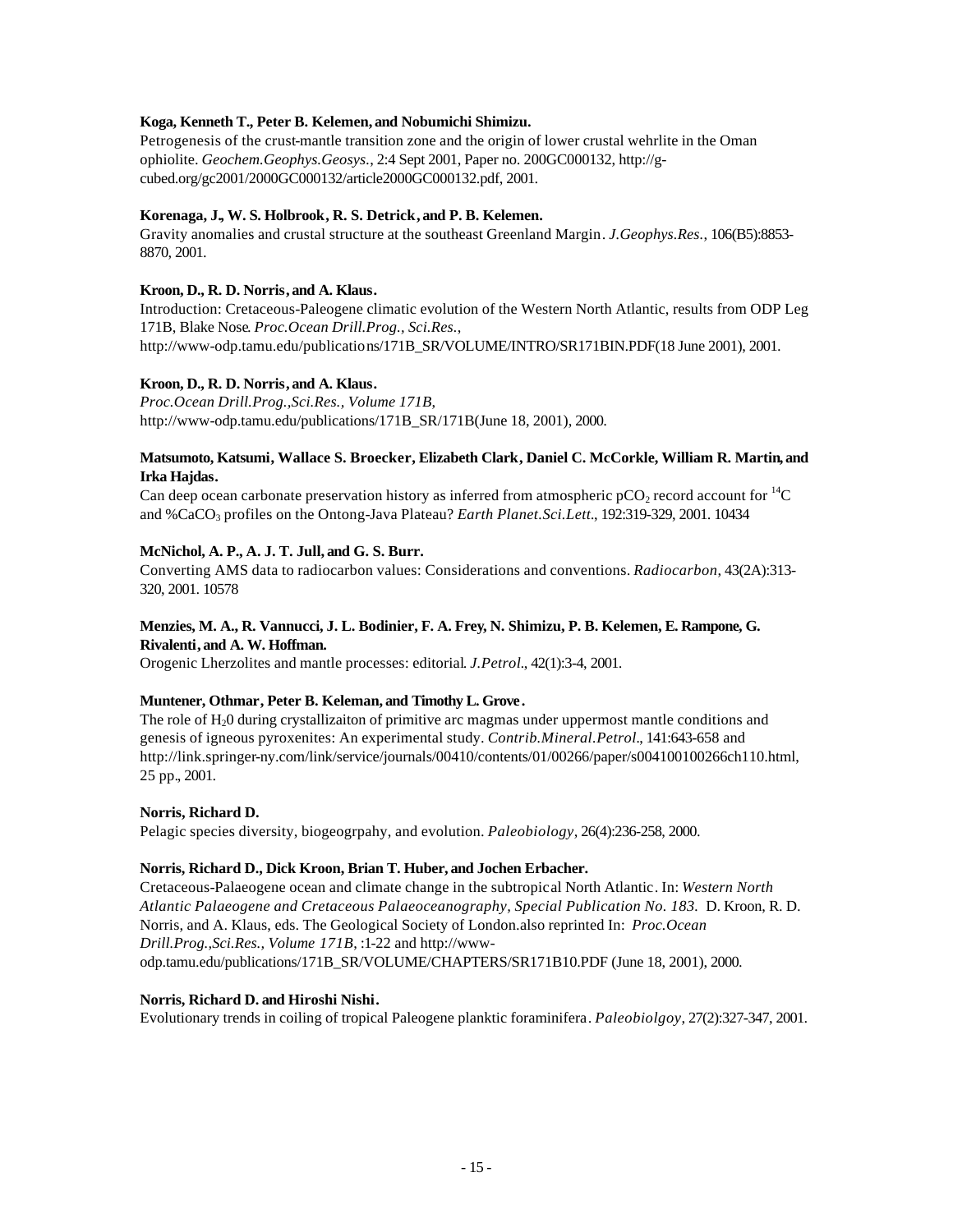# **Orphan, V. J., K.-U. Hinrichs, W. Ussler III, C. K. Paull, L. T. Taylor, S. P. Sylva, J. M. Hayes, and E. F. Delong.**

Comparative analysis of methane-oxidizing archaea and sulfate-reducing bacteria in anoxic marine sediments. *Appl.Environ.Microbiol.*, 67(4):1922-1934, 2001.

# **Orphan, Victoria J., Christopher H. House, Kai-Uwe Hinrichs, Kevin D. McKeegan, and Edward F. Delong.**

Methane-consuming archaea revealed by directly coupled isotopic and phylogenetic analysis. *Science*, 293:484-486, 2001.

# **Pearson, A., A. P. McNichol, B. C. Benitez-Nelson, J. M. Hayes, and T. I. Eglinton.**

Origins of lipid biomarkers in Santa Monica Basin surface sediment: A case study using compound-specific Ä <sup>14</sup>C analysis. *Geochim.Cosmochim.Acta*, 65(18):3123-3137, 2001.

# **Ravizza, G., J. Blusztajn, and H. M. Prichard.**

Re-Os systematics and platinum-group element distribution in metalliferous sediments from the Troodos ophiolite. *Earth Planet.Sci.Lett.*, 188:369-381, 2001.

# **Ravizza, G., J. Blusztajn, K. L. Von Damm, A. M. Bray, W. Bach, and S. R. Hart.**

Sr isotope variations in vent fluids from 9<sup>0</sup>46'-9<sup>0</sup>54'N East Pacific Rise: Evidence of a non-zero-Mg fluid component. *Geochim.Cosmochim.Acta*, 65(5):729-739, 2001.

# **Ravizza, G. E.**

Platinum group elements and their isotopes in the ocean. In: *Encyclopedia of Ocean Sciences,* John H. Steele, Karl K. Turekian, Steve A. Thorpe, eds. Academic Press, London, 4:2208-2217, 2001.

# **Rose, Estelle F., Nobumichi Shimizu, Graham D. Layne, and Timothy L. Grove.**

Melt production beneath Mt. Shasta from boron data in primitive melt inclusions. *Science*, 293:281-283, 2001.

# **Saal, A. E., E. Takazawa, F. A. Frey, N. Shimizu, and S. R. Hart.**

Re-Os isotopes in the Horomon peridotite: Evidence for refertilization. *J.Petrol.*, 42(1):25-37, 2001.

# **Sauer, Peter E., Timothy I. Eglinton, John M. Hayes, Arndt Schimmelmann, and Alex L. Sessions.**

Compound-specific D/H ratios of lipid biomarkers from sediments as a proxy for environmental and climatic conditions. *Geochim.Cosmochim.Acta*, 65(2):213-222, 2001.

# **Schultz, Richard A. and Jian Lin.**

Three-dimensional normal faulting models of the Valles Marineris, Mars, and geodynamic implications. *J.Geophys.Res.*, 106(B8):16459-16566, 2001. 10312

# **Slater, Lucy, Dan McKenzie, Karl Gronvold, and Nobu Shimizu.**

Melt generation and movement beneath Theisstareykir, NE Iceland. *J.Petrol.*, 42(2):321-354, 2001.

# **Smith, Deborah K., Maurice A. Tivey, Patricia M. Gregg, and Laura S. L. Kong.**

Magnetic anomalies at the Puna Ridge, a submarine extension of Kilauea Volcano: Implications for lava deposition. *J.Geophys.Res.*, 106(B8):16047-16060, 2001. 10456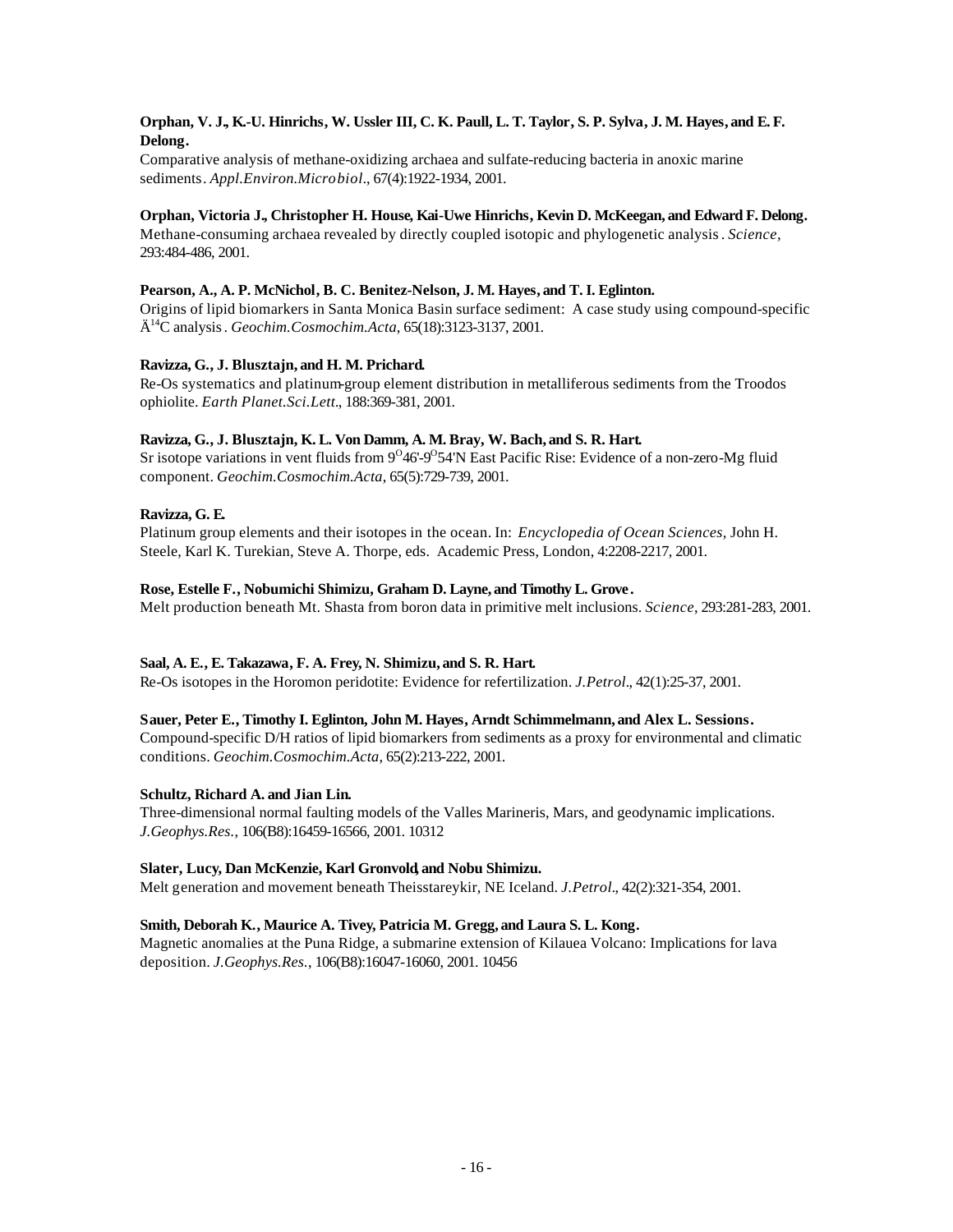# **Smith, Matthew C., Michael R. Perfit, Daniel J. Fornari, Ian W. Ridley, Margo H. Edwards, Gregory J. Kurras, and Karen L. Von Damm.**

Magmatic processes and segmentation at a fast spreading mid-ocean ridge: Detailed investigation of an axial discontinuity on the East Pacific Rise crest at 9<sup>0</sup>37' N. *Geochem.Geophys.Geosys.*, 2: 16 October 2001, Paper no.: 2000GC000134

http://g-cubed.org/gc2001/2000GC000134/article2000GC000134.pdf, 2001.

# **Spiegelman, Marc, Peter B. Kelemen, and Einat Aharonov.**

Causes and consequences of flow organization during melt transport: The reaction infiltration instability in compactible media. *J.Geophys.Res.*, 106(B2):2061-2077, 2001.

# Stracke, Andreas and Ken W. W. Sims.

Assessing the presence of garnet-pyroxenite in the mantle sources of basalts through combined hafniumneodymium-thorium isotope systematics. *Geochem.Geophys.Geosys.,* 1:13 December 1999, Paper no.: 1999GC000013 http://g-cubed.org/gc2000/1999GC000013/article1999GC000013.pdf, 1999.

# **Ternois, Y., K. Kawamura, L. Keigwin, N. Ohkouchi, and T. Nakatsuka.**

A biomarker approach for assessing marine and terrigenous inputs to the sediments of Sea of Okhotsk for the last 27,000 years. *Geochim.Cosmochim.Acta*, 65(5):791-802, 2001.

# **Tian, T., William S. D. Wilcock, Douglas R. Toomey, and Robert S. Detrick.**

Seismic heterogeneity in the upper crust near the 1991 eruption site on the East Pacific Rise,  $9^{\circ}50'$  N. *Geophys.Res.Lett.*, 27(16):2369-2372, 2000.

# **Tripati, Aradhna, James Zachos, and Louie Marincovich Jr.**

Late Paleocene Arctic coastal climate inferred from molluscan stable and radiogenic isotope ratios. *Palaeogeo.Palaeoclim.Palaeoecol.*, 170:101-113, .

# **Tucholke, Brian E., Kantaro Jujioka, Takemi Ishihara, Greg Hirth, and Masataka Konoshita,.**

Submersible study of an oceanic megamullion in the central North Atlantic. *J.Geophys.Res.*, 106(B8):16145- 16161, 2001. 10440

# **Uchupi, E., N. Driscoll, R. D. Ballard, and S. T. Bolmer.**

Drainage of late Wisconsin glacial lakes and the morphology and Late quaternary stratigraphy of the New Jersey-southern New England continental shelf and slope. *Mar.Geol.*, 172:117-145, 2001. 10216

# **Van Dover, C. L., S. E. Humphris, S. E., D. Fornari, C. M. Cavanaugh, R. Collier, S. K. Goffredi, J. Hashimoto, M. Lilley, A. L. Reysenbach, T. M. Shank, K. L. Von Damm, A. Banta, R. M. Gallant, D. Gotz, D. Green, J. Hall, T. L. Harmer, L. A. Hurtado, P. Johnson, et al.**

Biogeography and ecological setting of Indian Ocean hydrothermal vents. *Science*, 294:818-823, 2001.

# **Von Herzen, R., C. Ruppel, P. Molnar, M. Nettles, S. Nagihara, and G. Ekstrom.**

A constraint on the shear stress at the Pacific-Australia plate boundary from heat flow and seismicity at the Kermadec forearc. *J.Geophys.Res.*, 104(B4):6817-5833, 2001. 10359

# **Wade, Bridget S., Richard D. Norris, and Dick Kroon.**

Data Report: High-resolution stable isotope stratigraphy of the Late Middle Eocene at site 1051, Blake Nose. *Proc.Ocean Drill.Prog.,Sci.Res., Volume 171B*, http://www-odp.tamu.edu/publications/171B\_SR/VOLUME/CHAPTERS/SR171B10.PDF (June 18, 2001), 2000.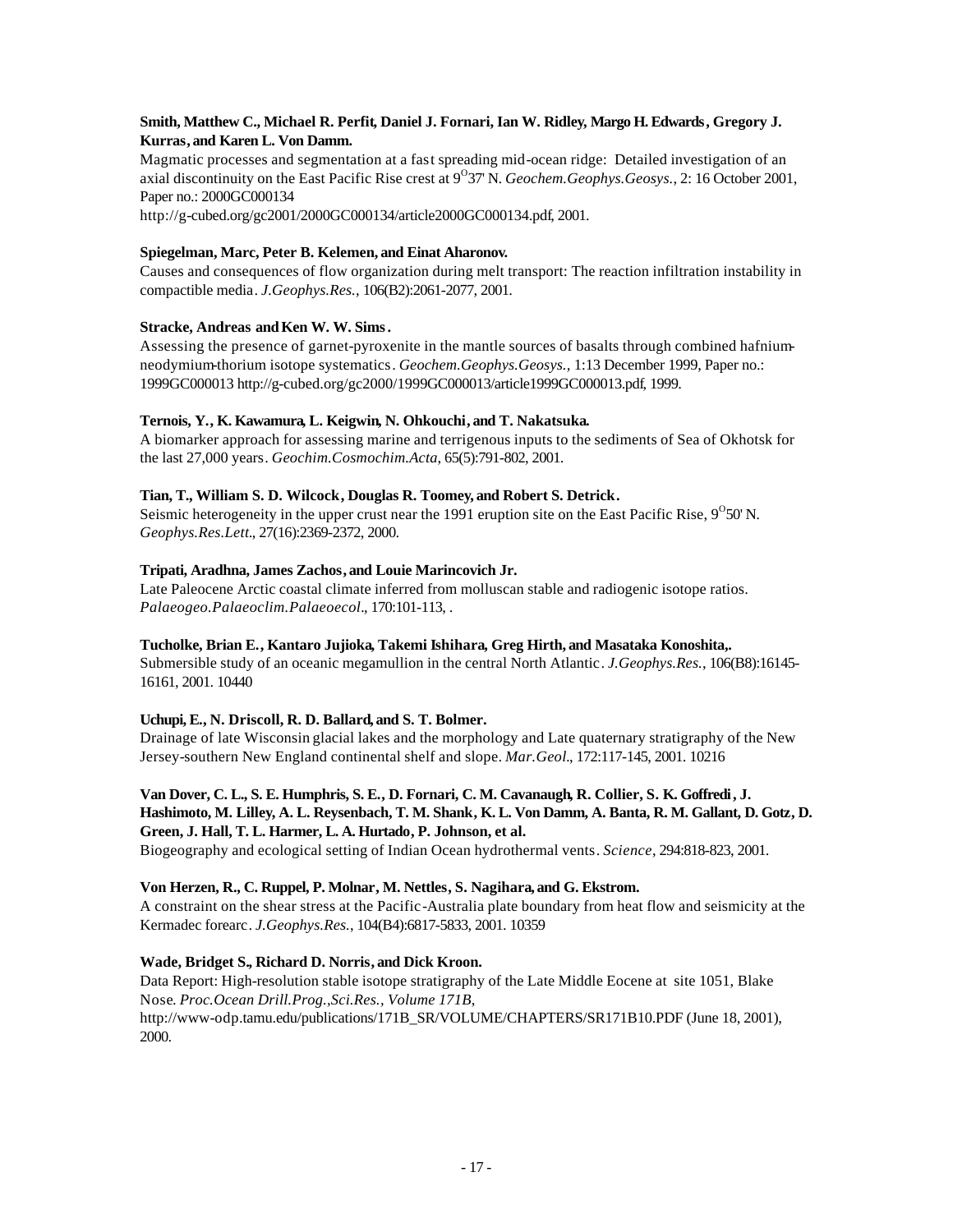#### **Wilson, Paul A. and Richard D. Norris.**

Warm tropical ocean surface and global anoxia during the mid-Cretaceous period. *Nature*, 412:425-429, 2001.

#### **Yoshinobu, Aaron S. and Greg Hirth.**

Microstructural and experimental constraints on the rheology of partially molten gabbro beneath oceanic spreading centers. *J.Struct.Geol.*, 24:1101-1107, 2002.

#### **Yu, E.-F., R. Francois, M. P. Bacon, S. Honjo, A. P. Fleer, S. J. Manganini, M. M. Rutgers van der Loeff, and V. Ittekot.**

Trapping efficiency of bottom-tethered sediment traps estimated from the intercepted fluxes of 230Th and 231Pa. *Deep-Sea Res.I*, 48:865-889, 2001. 9944

# **Marine Chemistry & Geochemistry**

# **Bach, Wolfgang, Jeffrey C. Alt, Yaoling Niu, Susan E. Humphris, Jorg Erzinger, and Henry J. B. Dick.**

The geochemical consequences of late-stage low-grade alteration of lower ocean crust at the SW Indian Ridge: Results from ODP Hole 735B (Leg 176). *Geochim.Cosmochim.Acta*, 65(19):3267-3287, 2001. 10459

#### **Benitez-Nelson, Claudia, Ken O. Buesseler, David M. Karl, and John Andrews.**

A time-series study of particulate matter export in the North Pacific Subtropical Gyre based on 234Th: 238U disequilibrium. *Deep-Sea Res.I*, 48:2595-2611, 2001. 10446A

# **Buesseler, Ken O., Claudia Benitez-Nelson, Michiel Rutgers van der Loeff, John Andrews, Lary Ball, Glen Crossin, and Matthew A. Charette.**

An intercomparison of small- and large-volume techniques for thorium-234 in seawater. *Mar.Chem.*, 74:15-28, 2001. 10267

#### **Charette, Matthew A., S. Bradley Moran, Steven M. Pike, and John Smith.**

Investigating the carbon cycle in the Gulf of Maine using the natural tracer thorium 234. *J.Geophys.Res.*, 106(C6):11553-11579, 2001.

#### **Choi, M. S., R. Francois, K. Sims, M. P. Bacon, S. Brown-Leger, A. P. Fleer, L. Ball, D. Schneider, and S. Pichat.**

Rapid determination of 230Th and 231Pa in seawater by desolvated micro-nebulization Inductively Coupled Plasma magnetic sector mass spectrometry. *Mar.Chem.*, 76:99-112, 2001. 10448

#### **Conte, M. H., J. C. Weber, L. L. King, and S. G. Wakeham (see 10473).**

The alkenone temperature signal in western North Atlantic surface waters. *Geochim.Cosmochim.Acta*, 65(23):4275-4287, 2001. 10531

### **Conte, M. H., J. C. Weber, L. L. King, and S. G. Wakeham.**

The alkenone temperature signal in western North Atlantic surface waters. *Geochim.Cosmochim.Acta*, 65(23):4275-4287, 2001. 10473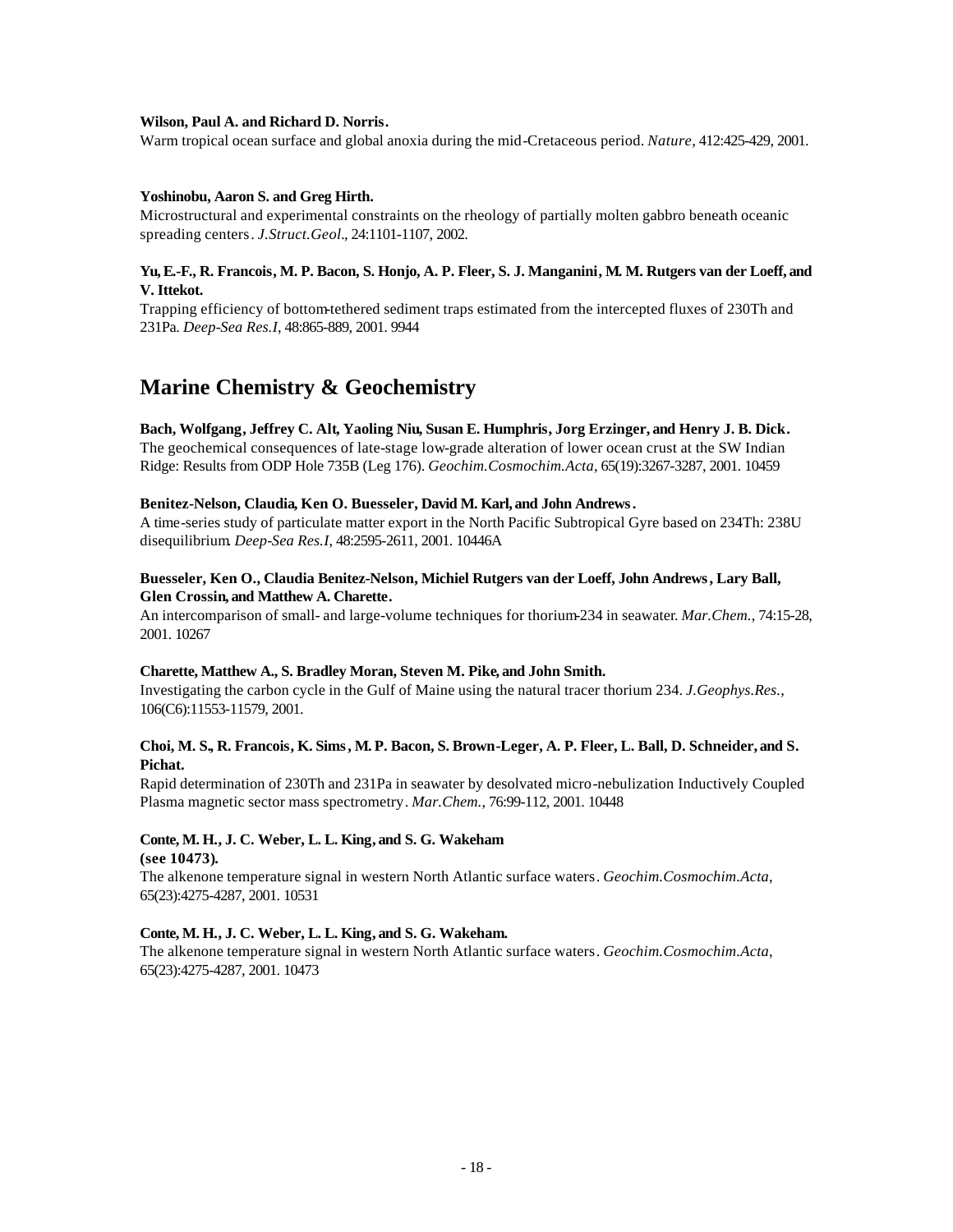#### **Conte, Maureen H., Nate Ralph, and Edith H. Ross.**

Seasonal and interannual variability in deep ocean particle fluxes at the Ocean Flux Program (OFP)/Bermuda Atlantic Time Series (BATS) site in the western Sargasso Sea near Bermuda. *Deep-Sea Res.II*, 48:1471-1505, 2001. 9982

### **Cruse, Anna M. and Jeffrey S. Seewald.**

Metal mobility in sediment-covered ridge-crest hydrothermal systems: Experimental and theoretical constraints. *Geochim.Cosmochim.Acta*, 65(19):3233-3247, 2001. 10453B

# **Dai, M. H. and C. R. Benitez-Nelson.**

Colloidal organic carbon and 234Th in the Gulf of Maine. *Mar.Chem.*, 74:181-196, 2001. 10080

### **Dai, M. H., K. O. Buesseler, J. M. Kelley, J. E. Andrews, S. Pike, and J. F. Wacker.**

Size-fractionated plutonium isotopes in a coastal environment. *J.Environ.Radioact.*, 53:9-25, 2001. 9976

### **Delaney, John R., Deborah S. Kelley, Edmond A. Mathez, Dana R. Yoerger, John Baross, Matt O. Schrenk, Margaret K. Tivey, Jonathan Kaye, and Veronique Robigou.**

"Edifice Rex" sulfide recovery project: Analysis of submarine hydrothermal, microbial habitat. *EOS*, 82(6):67, 72-73, 2001.

#### **Doney, S. C. andD. M. Glover.**

Ocean carbon system, modeling of. In: *Encyclopedia of Ocean Sciences,* John H. Steele, Karl K. Turekian, Steve A. Thorpe, eds. Academic Press, London, 4:1929-1935, 2001.

### **Donoghue, T., O. Zafiriou, and C. Taylor.**

Retractable surface-following sampler. *Mar.Technol.Soc.*, 35(2):29-35, . 10431

# **Drenzek, Nicholas J., Timothy I. Eglinton, Carl O. Wirsen, Harold D. May, Qingzhong Wu, Kevin R. Sowers, and Christopher M. Reddy.**

The absence and application of stable carbon isotopic fractionation during the reductive dechlorination of polychlorinated biphenyls. *Environ.Sci.Technol.*, 35:3310-3313, 2001. 10458

# **Edwards, Katrina J., Bo Hu, Robert J. Hamers, and Jillian F. Banfield.**

A new look at microbial leaching patterns on sulfide minerals. *FEMS Microbiol.Ecol.*, 34:197-206, 2001.

#### **Edwards, Katrina J. and Andrew P. Rutenberg.**

Microbial response to surface microtopography: The role of metabolism in localized mineral dissolution. *Chem.Geol.*, 180:19-32, 2001. 10460

#### **Eglinton, Timothy I., Maureen H. Conte, Geoffrey Eglinton, and John M. Hayes.**

Proceedings of a workshop on alkenone-based paleoceanographic indicators. *Geochem.Geophys.Geosyst.*, 2:9 Jan. 2001, Paper no. 2000GC000122 (25 Jan. 2001). http://146.201.254.53/publicationsfinal/reviews/2000GC000122/article2000GC000122.pdf, 2001.

#### **Frew, Nelson M., Robert K. Nelson, Wade R. McGillis, James B. Edson, Erik J. Bock, and Tetsu Hara.**

Spatial variations in surface microlayer surfactants and their role in modulating air-sea exchange. In: *Geophysical Monograph Series 127. Gas Transfer at Water Surfaces*, M. A. Donelan, W. M. Drennan, E. S. Saltzman and P. Wanninkhof, eds. American Geophysical Union, Washington D. C., :153-159, 2001. 10337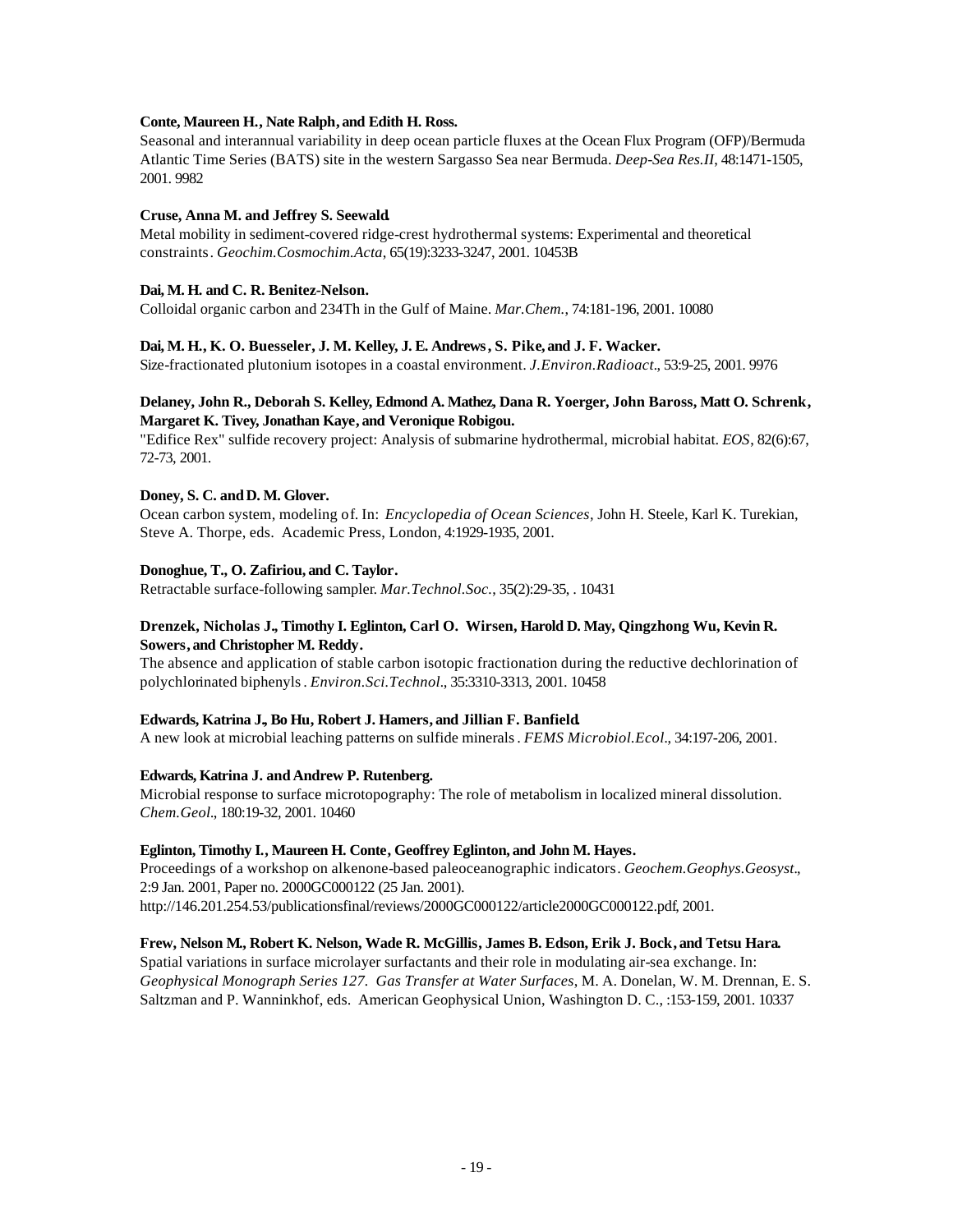# **Friedrich, Michael, Bernd Kromer, Klaus F. Kaiser, Marco Spurk, Konrad A. Hughen, and Sigfus J. Johnsen.**

High-resolution climate signals in the Bolling-Allerod Interstadial (Greenland Interstadial 1) as reflected in European tree-ring chronologies compared to marine varves and ice-core records. *Quat.Sci.Rev.*, 20:1223- 1232, 2001.

# **Glover, David M., Nelson M. Frew, Scott J. McCue, and Erik J. Bock.**

A multi-year time series of global gas transfer velocity from the TOPEX dual frequency, normalized radar backscatter algorithm. In: *Geophysical Monograph 127. Gas Transfer at Water Surfaces.* M. A. Donelan, W. M. Drennan, E. S. Saltzman, and R. Waninkhof, eds. American Geophysical Union, Washington, D. C., :325-331, 2002. 10338

### **Goni, Miguel.**

Record of terrestrial organic matter composition in Amazon fan sediments. *Proc.Ocean Drill.Prog.Sci.Res.*, 155:519-530 and http://www-odp.tamu.edu/publications/155\_SR/CHAP\_32.PDF, 1997. 9193

### Hannigan, Robyn E. and Edward R. Sholkovitz.

The development of middle rare earth element enrichments in freshwaters: Weathering of phosphate minerals. *Chem.Geol.*, 175:495-508, 2001. 9961

### **Kujawinski, Elizabeth B., John W. Farrington, and James W. Moffett.**

Marine protozoa produce organic matter with a high affinity of PCBs during grazing. *Environ.Sci.Tech.*, 35:4060-4065, 2001. 10467

#### **Kujawinski, Elizabeth B., John W. Farrington, and James W. Moffett (see 10467).**

Marine protozoa produce organic matter with a high affinity for PCBs during grazing. *Environ.Sci.Tech.*, 35:4060-4065, 2001. 10280

#### **Martin, Candace E., Bernhard Peucker-Ehrenbrink, Gregg Brunskill, and Ron Szymczak.**

Osmium isotope geochemistry of a tropical estuary. *Geochim.Cosmochim.Acta*, 65(19):3193-3200, 2001. 10433

#### **McCollom, T. M., J. S. Seewald, and B. R. T. Simoneit.**

Reactivity of monocyclic compounds under hydrothermal conditions. *Geochim.Cosmochim.Acta*, 65(3):455- 468, 2001. 10270

#### **McCollom, Thomas M. andJeffrey S. Seewald.**

A reassessment of the potential for reduction of dissolved  $CO<sub>2</sub>$  to hydrocarbons during serpentization of olivine. *Geochim.Cosmochim.Acta*, 65(21):3769-3778, 2001.

#### **McCollom, Thomas M. and Bernd R. T. Simoneit.**

Abiotic formation of hydrocarbons and oxygenated compounds during thermal decomposition of iron oxalate. *Orig.Life Evol.Biosph.*, 29:167-186, 1999.

#### **Montlucon, Daniel B. and Cindy Lee.**

Factors affecting lysine sorption in a coastal sediment. *Org.Geochem.*, 32:933-942, 2001.

#### **Moreira, Manuel, Krestan Breddam, Joshua Curtice, and Mark D. Kurz.**

Solar neon in the Icelandic mantle: New evidence for an undegassed lower mantle. *Earth Planet.Sci.Lett.*, 185:15-23, 2001. 10332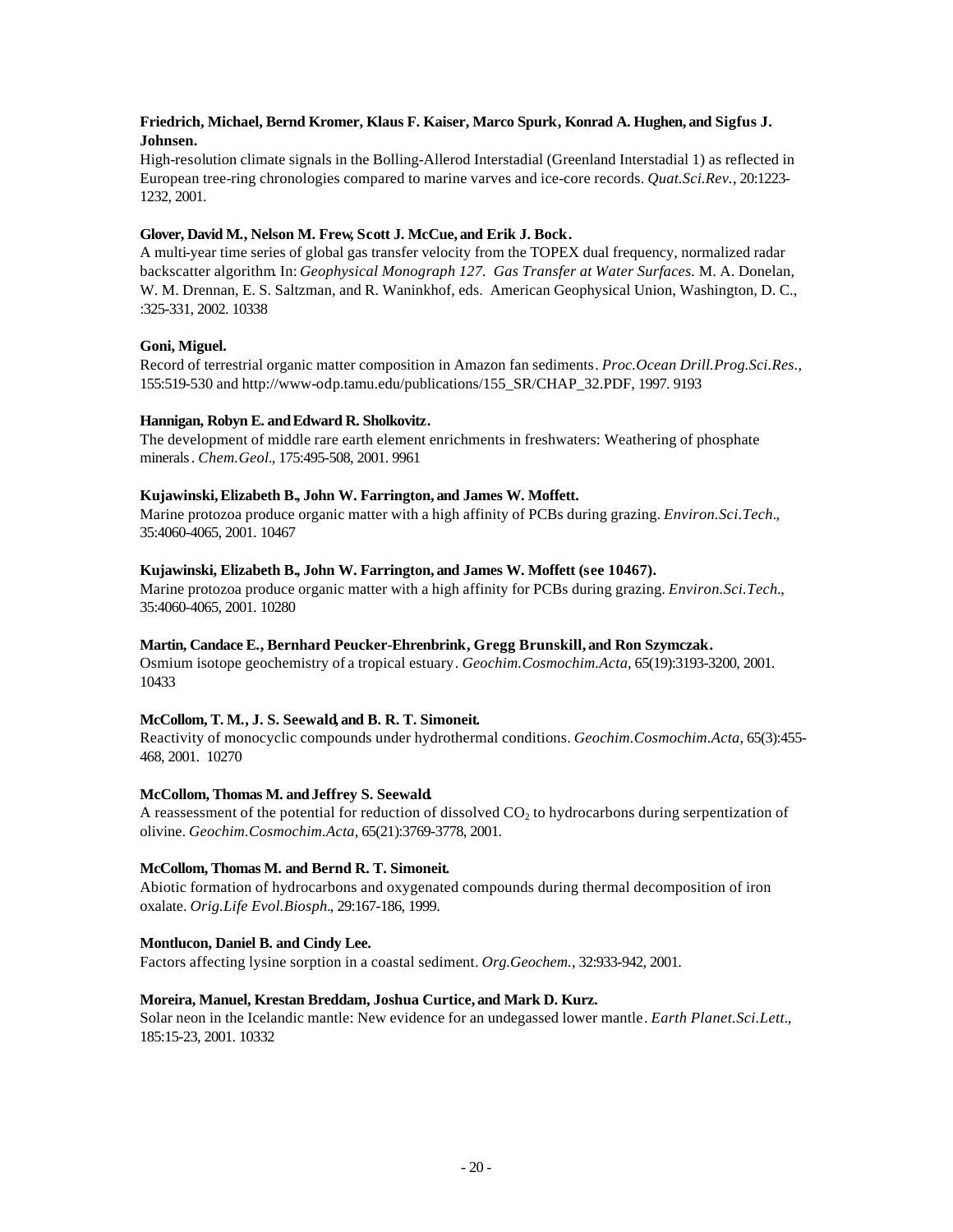#### **Moreira, Manuel and Mark D. Kurz.**

Subducted oceanic lithosphere and the origin of the "high u" basalt helium isotopic signature. *Earth Planet.Sci.Lett.*, 189: 49-57, 2001. 10317

### **Nodder, Scott D., Matthew A. Charette, Anya M. Waite, Tom W. Trull, Philip W. Boyd, John Zeldis, and Ken O. Buesseler.**

Particle transformations and export flux during an in situ iron-stimulated algal bloom in the Southern Ocean. *Geophys.Res.Lett.*, 28(12):2409-2412, 2001.

#### **Ogawa, Nanako O., Tadotoshi Koitabashi, Hirotaka Oda, Toshio Nakamura, Naohiko Ohkouchi, and Eitaro Wada.**

Fluctuations of nitrogen isotope ratio of gobiid fish (*Isaza*) specimens and sediments in Lake Biwa, Japan during the 20th century. *Limnol.Oceanogr.*, 46(5):1228-1236, 2001.

### **Pearson, A., T. I. Eglinton, and A. P. McNichol.**

An organic tracer for surface ocean radiocarbons. *Paleoceanography*, 15(5):541-550, 2000. 10246

#### **Pearson, A., A. P. McNichol, B. C. Benitez-Nelson, J. M. Hayes, and T. I. Eglinton.**

Origins of lipid biomarkers in Santa Monica Basin surface sediment: A case study using compound-specific Ä <sup>14</sup>C analysis. *Geochim.Cosmochim.Acta*, 65(18):3123-3137, 2001.

# **Petsch, S. T., T. I. Eglinton, and K. J. Edwards.**

<sup>14</sup>C-dead living biomass: Evidence for the microbial assimilation of ancient organic carbon during shale weathering. *Science*, 292:1127-1131, 2001. 10439

### **Petsch, S. T., R. J. Smernik, T. I. Eglinton, and J. M. Oades.**

A solid state  ${}^{13}$ C-NMR study of kerogen degradation during black shale weathering. *Geochim.Cosmochim.Acta*, 65(12):1867-1882, 2001. 10382

# **Peucker-Ehrenbrink, Bernhard, and Greg Ravi zza.**

The marine osmium isotope record. *Terra Nova*, 12(5):205-219, 2001. 10344

#### **Pike, S. M. and S. B. Moran.**

Trace elements in aerosol and precipitation at New Castle, NH, USA. *Atmos.Environ.*, 35:3361-3366, 2001. **Reddy, C. M. and J. G. Quinn.** The north cape oil spill: hydrocarbons in Rhode Island coastal waters and Point Judith pond.

*Mar.Environ.Res.*, 52:445-461, 2001.

### **Reddy, Christopher M., Ann Pearson, Li Xu, Ann P. McNichol, Bruce A. Benner, Jr., Stephen A. Wise, George A. Klouda, Lloyd A. Currie, and Timothy I. Eglinton.**

Radiocarbon as a tool to apportion the sources of polycyclic aromatic hydrocarbons and black carbon in environmental samples. *Environ.Sci.Technol.*, 36:1774-1782, 2002. 10587

# **Ruttenberg, K. C.**

Phosphorus cycle. In: *Encyclopedia of Ocean Sciences,* John H. Steele, Karl K. Turekian, Steve A. Thorpe, eds. Academic Press, London, 4:2149-2162, 2001.

#### **Sauer, Peter E., Timothy I. Eglinton, John M. Hayes, Arndt Schimmelmann, and Alex L. Sessions.**

Compound-specific D/H ratios of lipid biomarkers from sediments as a proxy for environmental and climatic conditions. *Geochim.Cosmochim.Acta*, 65(2):213-222, 2001.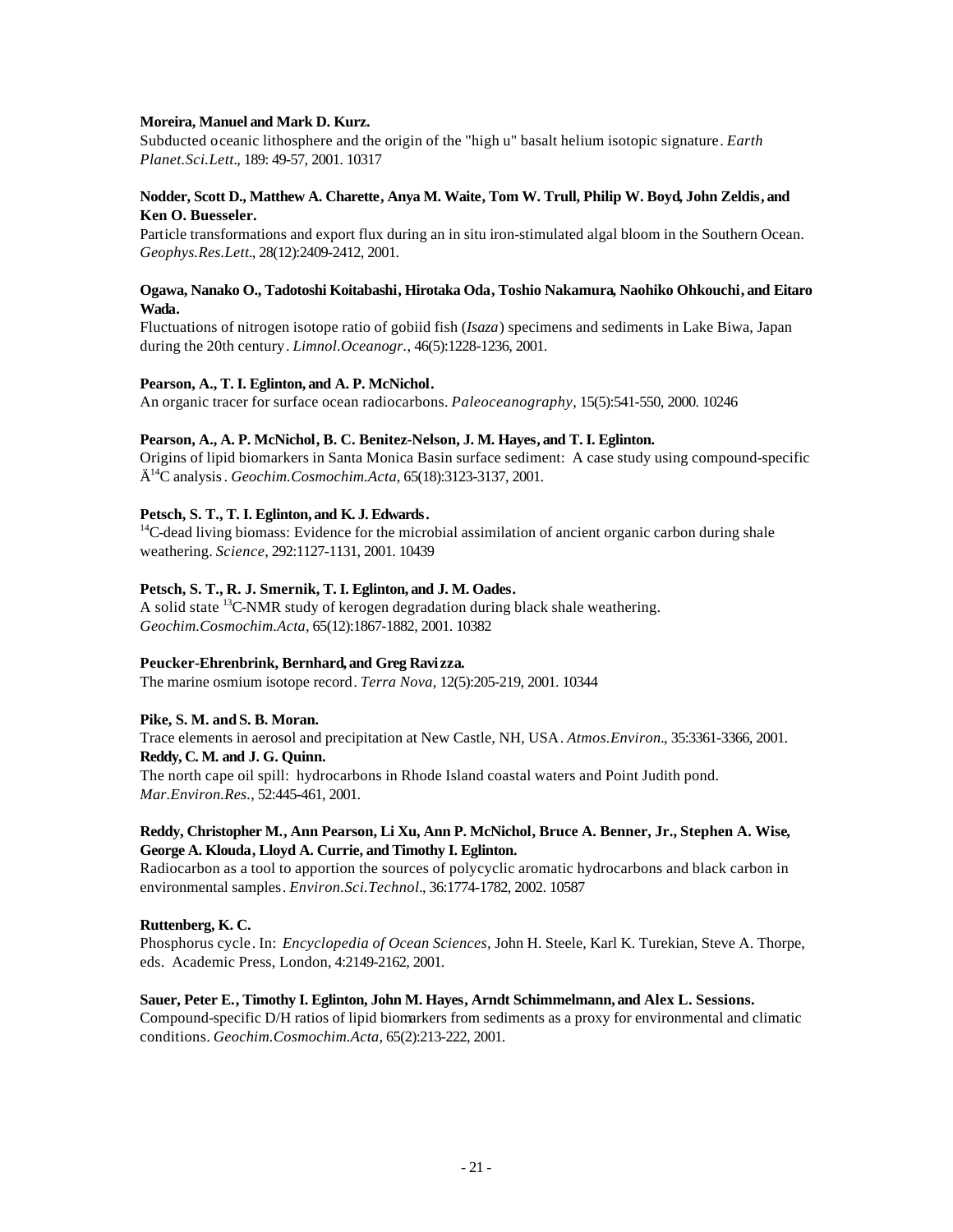# **Seewald, Jeffrey S.**

Model for the origin of carboxylic acids in basinal brines. *Geochim.Cosmochim.Acta*, 65(21):3779-3789, 2001. 10377

### **Seewald, Jeffrey S.**

Aqueous geochemistry of low molecular weight hydrocarbons at elevated temperatures and pressures: Constraints from mineral buffered laboratory experiments. *Geochim.Cosmochim.Acta*, 65(10):1641-1664, 2001. 10378

#### **Seewald, Jeffrey S., Kenneth W. Doherty, Terence R. Hammar, and Stephen P. Liberatore.**

A new gas-tight isobaric sampler for hydrothermal fluids. *Deep-Sea Res.I*, 49:189-196, 2001. 10510

### **Sholkovitz, E., G. Allsup, D. Hosom, and M. Purcell.**

An autonomous aerosol sampler/elemental analyzer designed for ocean buoys and remote land sites. *Atmos.Environ.*, 35:2969-2975, 2001. 10393

### **Smith, J. B., E. J. Hintsa, N. T. Allen, R. M. Stimpfle, and J. G. Anderson.**

Mechanisms for midlatitude ozone loss: Heterogeneous chemistry in the lowermost stratosphere? *J.Geophys.Res.*, 106(D1):1297-1309, 2001.

### **Wang, Xu-Chen, Robert F. Chen, Jean Whelen, and Lorraine Eglinton.**

Contribution of "old" carbon from natural marine hydrocarbon seeps to sedimentary and dissolved organic carbon pools in the Gulf of Mexico. *Geophys.Res.Lett.*, 28(17):3313-3316, 2001.

### **Webb, E. A., J. W. Moffett, and J. B. Waterbury.**

Iron stress in open-ocean cyanobacteria (*Synechococcus*, *Trichodesmium*, and *Crocosphaera*): Identification of the IdiA protein. *Appl.Environ.Microbiol.*, 67(12):5444-5452, 2001. 10466

#### **Whelan, Jean. K., Lorraine Eglinton, Mahlon C. Kennicutt, II, and Yaorong Qian.**

Short-time-scale (year) variations of petroluem fluids from the U.S. Gulf Coast. *Geochim.Cosmochim.Acta*, 65(20):3529-3555, 2001. 10461

# **Xie, Huixiang, Oliver C. Zafiriou, Wei Wang, and Craig D. Taylor.**

A simple automated continuous-flow-equilibration method for measuring carbon monoxide in seawater. *Environ.Sci.Technol.*, 35:1475-1480, 2001. 10374

### **Xu, L., C. M. Reddy, J. W. Farrington, G. S. Frysinger, R. B. Gaines, C. G. Johnson, R. K. Nelson, and T. I. Eglinton.**

Identification of a novel alkenone in Black Sea sediments. *Org.Geochem.*, 32:633-645, 2001. 10419

### **Yu, E.-F., R. Francois, M. P. Bacon, S. Honjo, A. P. Fleer, S. J. Manganini, M. M. Rutgers van der Loeff, and V. Ittekot.**

Trapping efficiency of bottom-tethered sediment traps estimated from the intercepted fluxes of 230Th and 231Pa. *Deep-Sea Res.I*, 48:865-889, 2001. 9944

# **Marine Policy Center**

# **Polasky, Stephen and Andrew R. Solow.**

The value of information in reserve site selection. *Biodivers.Conserv.*, 10:1051-1058, 2001. 9578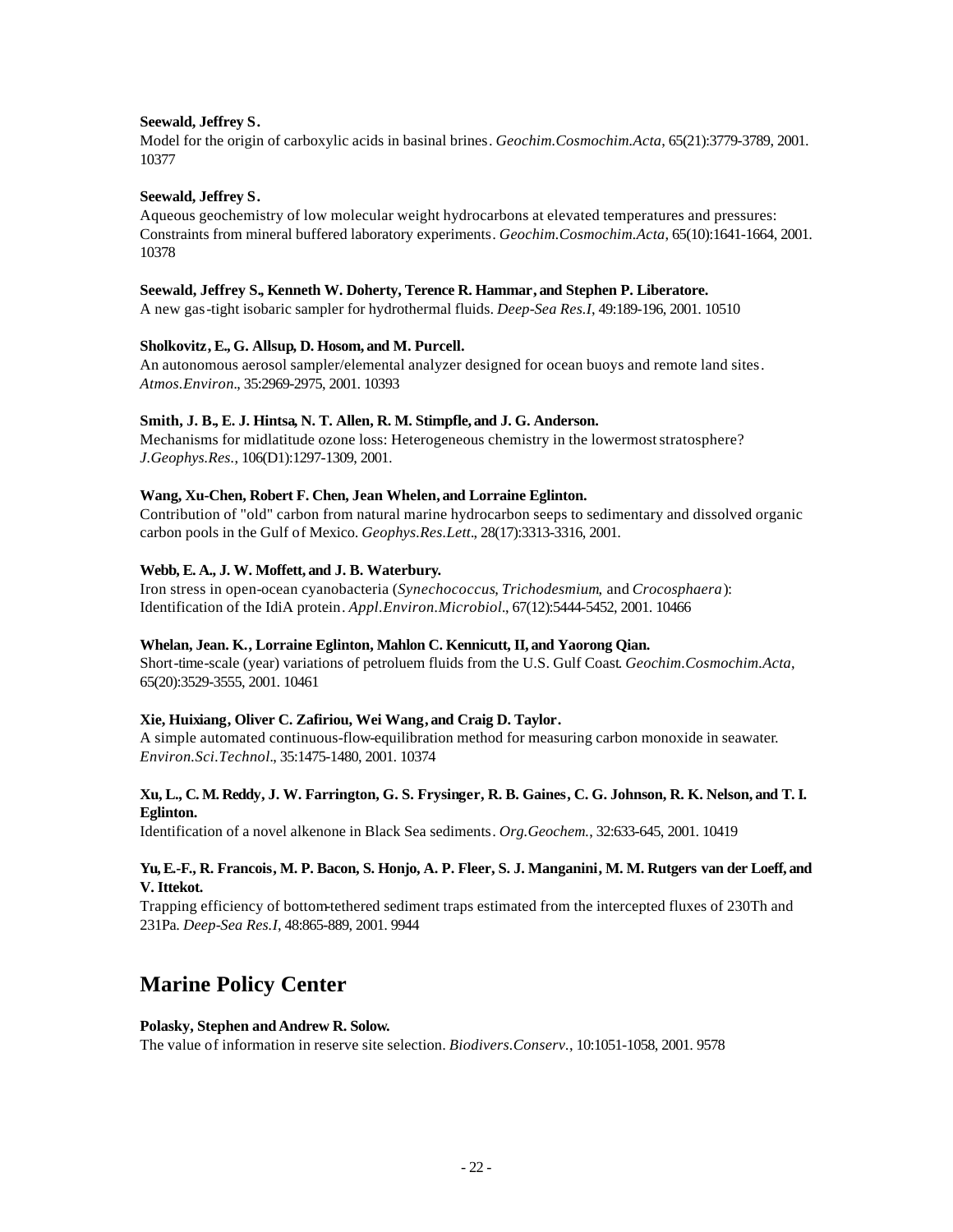#### **Solow, Andrew, Cabell Davis, and Qiao Hu.**

Estimating the composition of a sample when individuals are classified with error. *Mar.Ecol.Prog.Ser.*, 216:309-311, 2001. 10298

#### **Solow, Andrew R.**

An empirical Bayes analysis of volcanic eruptions. *Math.Geol.*, 33(1):95-102, 2001. 9233

#### **Solow, Andrew R.**

Observation error and the detection of delayed density dependence. *Ecology*, 82(11):3263-3264, 2001. 9775

# **Talley, Wayne K., Di Jin, and Hauke Kite-Powell.**

Vessel accident oil-spillage: Post US OPA-90. *Transp.Res.Part D*, 6:405-415, 2001. 10354

# **Physical Oceanography**

#### **Anderson, Steven P.**

A note on the atmospheric boundary layer over the equatorial front. *J.Clim.*, 14:1688-1695, 2001. 10183

#### **Arbic, Brian K. and W. Brechner Owens.**

Climatic warming of Atlantic Intermediate Waters. *J.Clim.*, 14:4091-4108, 2001. 10353

#### **Brink, K. H.**

Observational coastal oceanography. Available:http://www.joss.ucar.edu/joss\_psg/project/oce\_workshop/apropos/presentations/brink.html. (version current at 21 January 1998), 8 pp., 1997.

#### **Cane, Mark A., Vladimir M. Kamenkovich, and Alexander Krupitsky.**

On the utility and disutility of JEBAR. *J.Phys.Oceanogr.*, 28:519-526, 1998.

#### **Chen, Changsheng, Robert Beardsley, and Peter J. S. Franks.**

A 3-D prognostic numerical model study of the Georges Bank ecosystem. Part I: physical model. *Deep-Sea Res.II*, 48:419-456, 2001.

#### **Churchill, James H., Jackson O. Blanton, James L. Hench, Richard A. Luettich, and F. E. Werner.**

Flood tide circulation near Beaufort Inlet, North Carolina: Implications for larval recruitment. *Estuaries*, 22(4):1057-1070, 1999. 9804

#### **Dewar, William K. and Rui X. Huang.**

On the adjustment of the ventilated thermocline. *J.Phys.Oceanogr.*, 31:1676-1697, 2001. 9996

#### **Dickinson, Suzanne, Kathryn A. Kelly, Michael J. Caruso, and Michael J. McPhaden.**

Comparisons between the TAO buoy and NASA scatterometer wind vectors. *J.Atmos.Ocean.Technol.*, 18:799-806, 2001.

#### Epstein, Ari W. and Robert C. Beardsley.

Flow induced aggregation of plankton at a front: A 2-D Eulerian model study. *Deep Sea Res.II - GLOBEC Special Volume*, 48:395-418, 2001. 10099

#### **Ferrari, R., A. J. Manfroi, and W. R. Young.**

Strongly and weakly self-similar diffusion. *Physica D*, 154:111-137, 2001.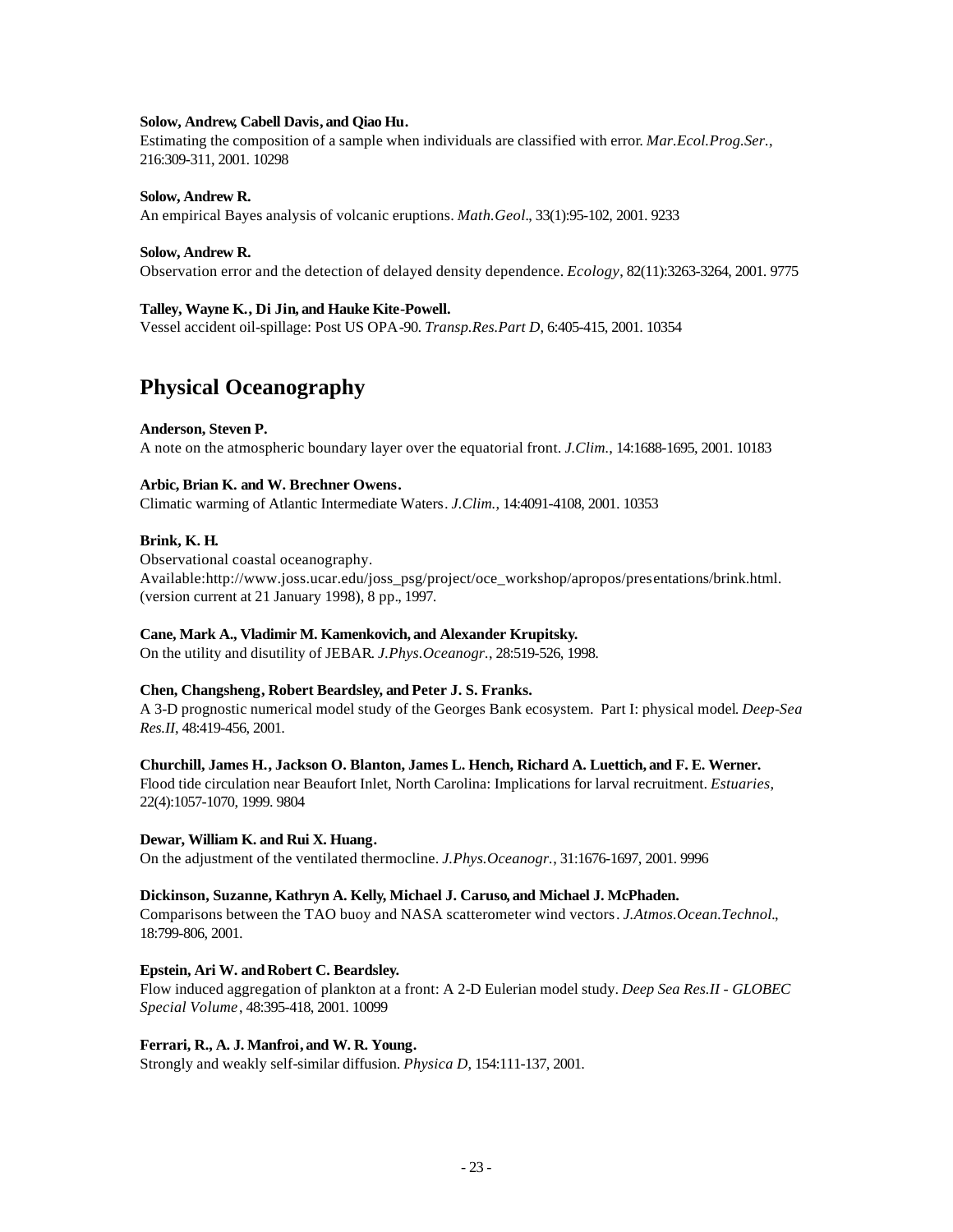#### **Fofonoff, N. P.**

Thermal stability of the world ocean thermoclines. *J.Phys.Oceangr.*, 31:2169-2177, 2001. 10206

### **Fratantoni, David M.**

North Atlantic circulation during the 1990's observed with satellite-tracked drifters. *J.Geophys.Res.*, 106(C10):22067-22094, 2001. 10479

# **Fratantoni, P. S., R. S. Pickart, D. J. Torres, and A. Scotti.**

Mean structure and dynamics of the shelfbreak jet in the Middle Atlantic Bight during fall and winter. *J.Phys.Oceanogr.*, 31:2135-2156, 2001. 10130

#### **Gawarkiewicz, Glen, Frank Bahr, Robert C. Beardsley, and Kenneth H. Brink.**

Interaction of a slope eddy with the shelfbreak front in the Middle Atlantic Bight. *J.Phys.Oceanogr.*, 31(9):2783-2796, 2001. 9940

### Hosom, David S. and Robert A. Weller.

A climate quality data collection system for volunteer observing ships. In: *Fifth Symposium on Integrated Observing Systems, 14-18 January 2001, Albuquerque, New Mexico.* American Meteorological Society, Boston, MA, :30-36, 2001.

### **Huang, Rui Xin.**

An analytical solution of the ideal-fluid thermocline. *J.Phys.Oceanogr.*, 31:2441-2457, 2001. 10165

### **Huang, Rui Xin, Jin Xiangze, and Xuehong Zhang.**

An oceanic general circulation model in pressure coordinates. *Adv.Atmos.Sci*, 18(1):1-22, 2001. 10254

### **Jayne, Steven R. and Jochem Marotzke.**

The dynamics of ocean heat transport variability. *Rev.Geophys.*, 39(3):385-411, 2001.

# **Johnson, Gregory C., Paul E. Robbins, and Gwyneth E. Hufford.**

Systematic adjustments of hydrographic sections for internal consistency. *J.Atmos.Ocean.Technol.*, 18:1234-1244, 2001.

#### **Joyce, T. M., I. Yasuda, Y. Hiroe, K. Komatsu, K. Kawasaki, and F. Bahr.**

Mixing in the meandering Kuroshio Extension and the formation of NPIW. *J.Geophys.Res.*, 106(C3):4397- 4404, 2001. 10168

#### **Joyce, Terrence M., Alonso Hernandez-Guerra, and William A. Smethie.**

Zonal circulation in the NW Atlantic and Caribbean from a meridional World Ocean Circulation Experiment hydrographic section at 66<sup>0</sup> west. *J.Geophys.Res.*, 106(C10):22095-22113, 2001. 10153

#### **Kinkade, C. S., J. Marra, T. D. Dickey, and R. Weller.**

An annual cycle of phytoplankton biomass in the Arabian Sea, 1994-1995, as determined by moored optical sensors. *Deep-Sea Res.II*, 48:1285-1301, 2001.

#### **Legg, S., K. Julien, J. McWilliams, and J. Werne.**

Vertical transport by convection plumes: Modification by rotation. *Phys.Chem.Earth(B)*, 26(4):259-262, 2001.

#### **Lentz, Steven, Matthew Carr, and T. H. C. Herbers.**

Barotropic tides on the North Carolina shelf. *J.Phys.Oceanogr.*, 31(7):1843-1859, 2001. 9967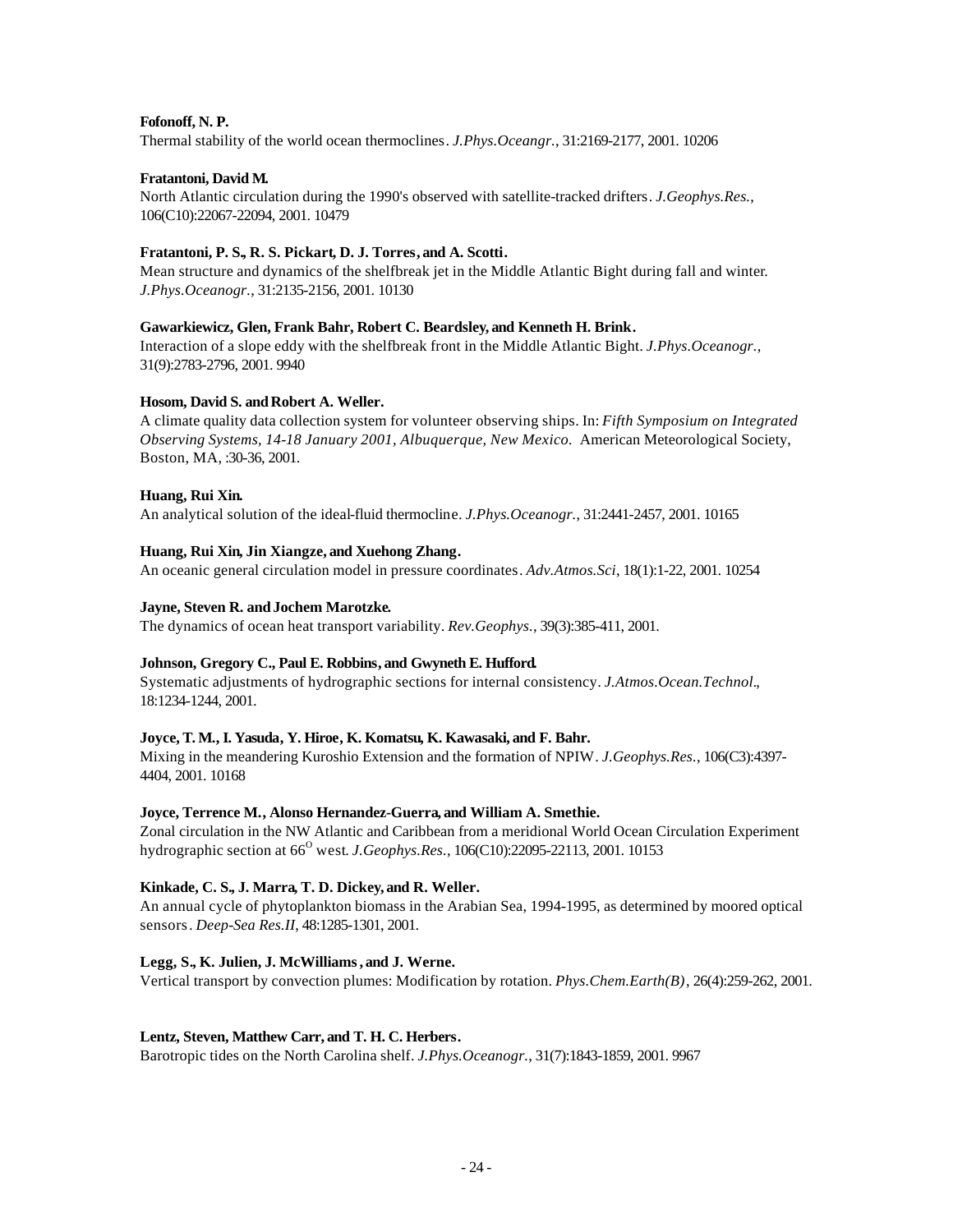#### **Lentz, Steve and John Trowbridge.**

A dynamical description of fall and winter mean current profiles over the Northern California Shelf. *J.Phys. Oceanogr.*, 31(4):914-931, 2001. 9942

# **Lentz, Steven J.**

The influence of stratification on the wind-driven cross-shelf circulation over the North Carolina shelf. *J.Phys.Oceanogr.*, 31(9):2749-2760, 2001. 10290

#### **Lozier, M. Susan and Glen Gawarkiewicz.**

Cross-frontal exchange in the Middle Atlantic Bight as evidenced by surface drifters. *J.Phys.Oceanogr.*, 31:2498-2510, 2001.

### **Mauritzen, C., Y. Morel, and J. Paillet.**

On the influence of Mediterranean water on the central waters of the North Atlantic Ocean. *Deep-Sea Res.I*, 48:347-381, 2001. 10190

### **McCartney, Michael S., and Cecilie Mauritzen.**

On the origin of the warm inflow to the Nordic Seas. *Prog.Oceanogr.*, 51:125-214, 2001. 10177

### **Morris, Michele Y., Melinda M. Hall, Louis C. St. Laurent, and Nelson G. Hogg.**

Abyssal mixing in the Brazil Basin. *J.Phys.Oceanogr.*, 31:3331-3348, 2001. 10284

### **Naimie, Christopher, Richard Limeburner, Charles G. Hannah, and Robert C. Beardsley.**

On the geographic and seasonal patterns of the near-susrface circulation on Georges Bank - from real and simulated drifters. *Deep-Sea Res.II*, 48:501-518, 2001.

### **Owens, W. Brechner and Bruce A. Warren.**

Deep circulation in the northwest corner of the Pacific Ocean. *Deep-Sea Res.I*, 48:959-993, 2001. 10154

# **Pedlosky, J.**

Steady baroclinic flow through ridges with narrow gaps. *J.Phys.Oceanogr.*, 31:2418-2440, 2001. 10371

# **Pedlosky, Joseph.**

The transparency of ocean barriers to Rossby waves: The Rossby slit problem. *J.Phys.Oceanogr.*, 31:336- 352, 2001. 9928

#### **Plueddemann, A. J., E. A. Terray, and R. Merewether.**

Design and performance of a self-contained fan-beam ADCP. *IEEE J.Ocean.Eng.*, 26(2):252-258, 2001. 10405

#### **Polyakov, I. V., A. Y. Proshutinsky, and M. A. Johnson.**

Seasonal cycles in two regimes of Arctic climate. *J.Geophys.Res.*, 104(C11):25,761-25,788, 1999.

# **Proshutinsky, A. Y.**

Two regimes of the Arctic's circulation from ocean models with ice and contaminants. *Mar.Poll.Bull.*, 43(1- 6):61-70, 2001.

#### **Proshutinsky, Andrey, Valdimir Pavlov, and Robert H. Bourke.**

Sea level rise in the Arctic Ocean. *Geophys.Res.Lett.*, 28(11)2237-2240, 2001. 10420

#### **Rennie, Sarah E., John L. Largier, and Steven J. Lentz.**

Observations of a pulsed buoyancy current downstream of Chesapeake Bay. *J.Geophys.Res.*, 104(C8):18227- 18240, 1999.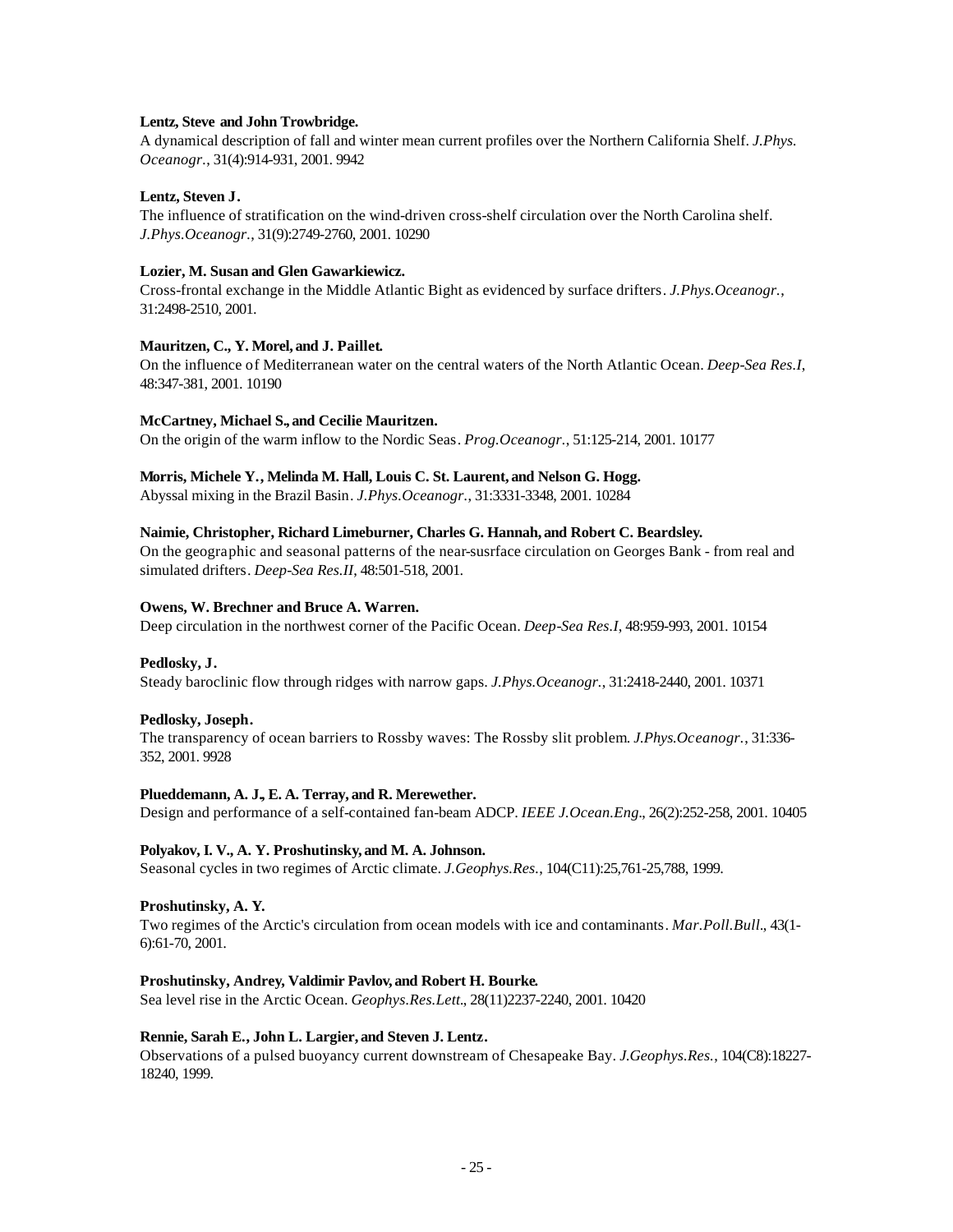#### **Sheremet, Vitalii A.**

Hysteresis of a western boundary current leaping across a gap. *J.Phys.Oceanogr.*, 31:1247-1259, 2001. 10200

#### **Spall, Michael A.**

Buoyancy-forced circulations around islands and ridges. *J.Mar.Res.*, 58:957-982, 2000. 10152

### **Spall, Michael A.**

Large-scale circulations forced by mixing over a sloping bottom. *J.Phys.Oceanogr.*, 31:2369-2384, 2001. 10294

### **Spall, Michael A. andRobert S. Pickart.**

Where does dense water sink? A subpolar gyre example. *J.Phys.Oceanogr.*, 31:810-826, 2001. 10103

### **Warren, Bruce A.**

Arnold B. Arons (1916-2001). *EOS*, 82(30):328, 2001.

### **Weller, Robert, John Toole, Michael McCartney, and Nelson Hogg.**

Outposts in the ocean. *Oceanus*, 42(1):20-23, 2000.

### **Whitehead, J. A., W. Gregory Lawson, and John Salzig.**

Multistate flow devices for geophysical fluid dynamics and climate. *Am.J.Phys.*, 69(5):546-553, 2001.

#### **Whitehead, John A.**

Stratified convection with multiple states. *Ocean Model.*, 2:109-121, 2000. 10342

### **Wiebe, Peter H., Robert C. Beardsley, Ann Bucklin, and David G. Mountain.**

Coupled biological and physical studies of plankton populations in the Georges Bank region and related North Atlantic GLOBEC study sites. *Deep-Sea Res.II*, 48:1-2, 2001. 10319

#### **Wijffels, Susan E. and John M. Toole.**

Revisiting the South Pacific subtropical circulation: A synthesis of World Ocean Circulation Experiment observations along 32<sup>°</sup> S. *J. Geophys.Res.*, 106(C9):19481-19513, 2001.

#### **Williams, W. J., R. C. Beardsley, J. D. Irish, P. C. Smith, and R. Limeburner.**

The response of Georges Bank to the passage of Hurricane Edouard. *Deep-Sea Res.II*, 48:179-197, 2001. 9858

# **Williams, William J., Glen G. Gawarkiewicz, and Robert C. Beardsley.**

The adjustment of a shelfbreak jet to cross-shelf topography. *Deep-Sea Res.II*, 48:373-393, 2001. 9941

#### **Wong, Annie P. S., Gregory C. Johnson, and W. Brechner Owens.**

Delayed-mode calibration of profiling float salinity data by historical hydrographic data. In: *Fifth Symposium on Integrated Observing Systems, 14-18 January 2001, Albuquerque, New Mexico.* American Meteorological Society, Boston, MA, :12-15, 2001.

#### Yankovsky, Alexander E. and David C. Chapman.

Anticyclonic eddies trapped on the continental shelf by topographic irregularities. *J.Geophys.Res.*, 102(C3):5625-5639, 1997. 9169